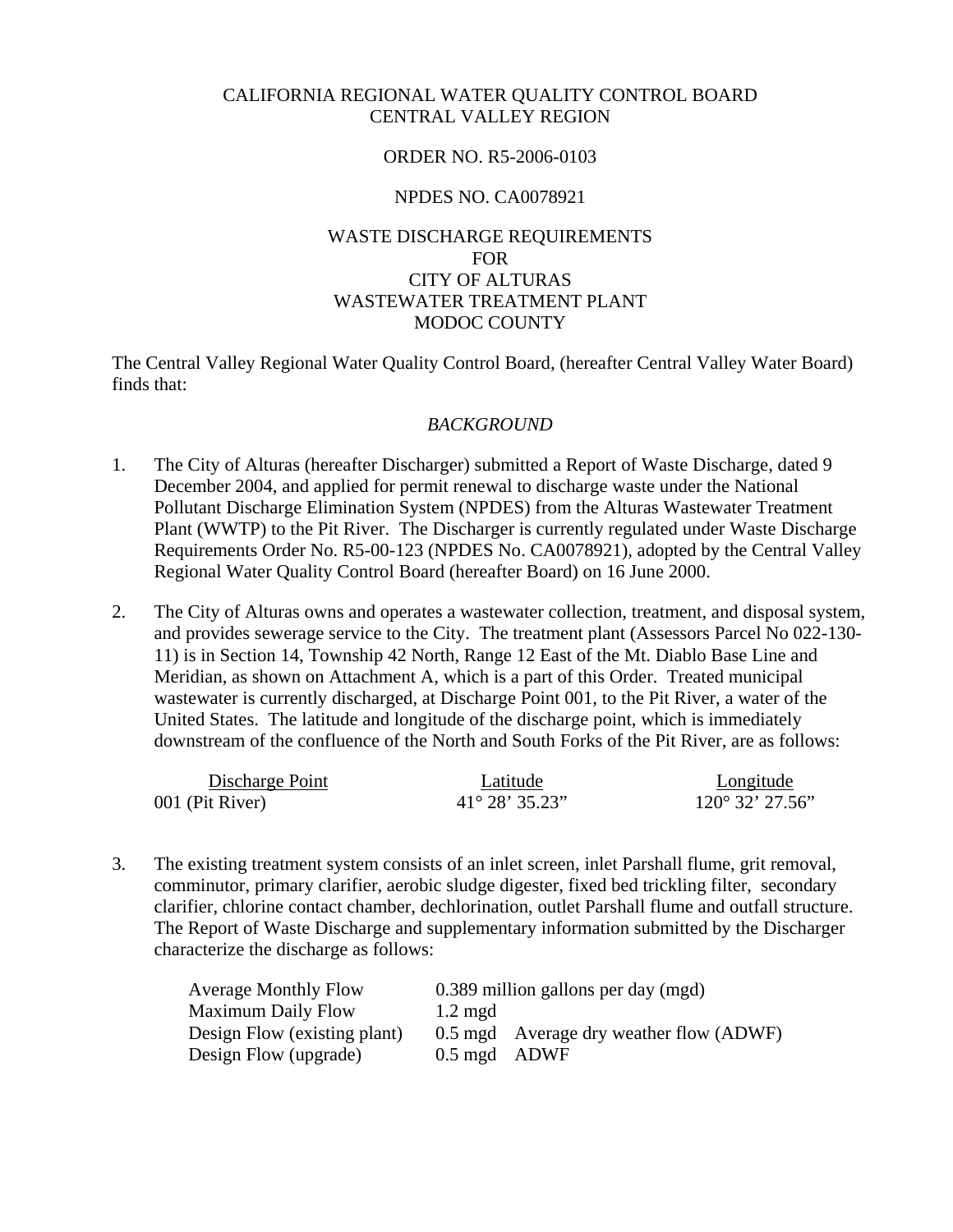|                                                           | Average Daily <sup>a</sup>   | Maximum Daily <sup>a</sup> |  |  |
|-----------------------------------------------------------|------------------------------|----------------------------|--|--|
| Constituent                                               | Concentration                | Concentration              |  |  |
| BOD <sub>5</sub>                                          | $17.0 \text{ mg/L}$          | $24 \text{ mg/L}$          |  |  |
| Total Suspended Solids (TSS)                              | $12.9 \text{ mg/L}$          | $29 \text{ mg/L}$          |  |  |
| Coliform Bacteria                                         | 15.7 MPN/100 mL <sup>c</sup> | 50 MPN/100 mL              |  |  |
| <sup>a</sup> January 2004 through February 2005           |                              |                            |  |  |
| $b$ 5-day, 20 $\degree$ C biochemical oxygen demand       |                              |                            |  |  |
| $\frac{c}{c}$ Average monthly modian total coliform (MDN) |                              |                            |  |  |

Average monthly median total coliform (MPN)

- 4. The Discharger was issued Cease and Desist (C&D) Order No. R5-2003-0128 on 5 September 2003. Order No. R5-2003-0128 required the City of Alturas to cease and desist discharging waste in violation of Waste Discharge Requirements Order No. 5-00-123 (NPDES No. CA0078921). Specifically the Order required the City to submit a report identifying the selected alternative to either upgrading or replacing the treatment plant.
- 5. The Discharger has been approved for Small Communities Grant funding and has submitted a Phase I plan through their engineering consultant for upgrading the plant which includes: installation of a new operations building; replacement of influent grinder; modifications to Parshall flume; repair of existing clarifier and installation of additional clarifier; improvements to trickling filter including replacement of media, installation of recirculation system and installation of full floor underdrain system; doubling of existing chlorine contact chamber length; installation of sludge drying beds; upgrade of collection system pump stations; slip lining 2,400 feet of sewer line and review modification of chlorination controls. The estimated cost of the improvements is \$1,990,000. If bids come in significantly higher than anticipated the Discharger may postpone the collection system portion of the project. The Discharger is required to complete Phase I improvements by **15 November 2007.**
- 6. The Central Valley Water Board adopted a *Water Quality Control Plan*, *Fourth Edition, for the Sacramento and San Joaquin River Basins* (Basin Plan). The Basin Plan designates beneficial uses, establishes water quality objectives, and contains implementation programs and policies to achieve water quality objectives for all waters of the basin. The requirements of this Order implement the Basin Plan.
- 7. The U.S. Environmental Protection Agency (USEPA) adopted the *National Toxics Rule* (NTR) on 22 December 1992, which was amended on 4 May 1995, and 9 November 1999, and the *California Toxics Rule* (CTR) on 18 May 2000, which was amended on 13 February 2001. These rules contain water quality criteria applicable to this discharge. The State Water Resources Control Board (State Water Board) adopted the *Policy for Implementation of Toxics Standards for Inland Surface Waters, Enclosed Bays, and Estuaries of California* (known as the State Implementation Policy or SIP) on 2 March 2000, which contains guidance on implementation of the NTR and the CTR.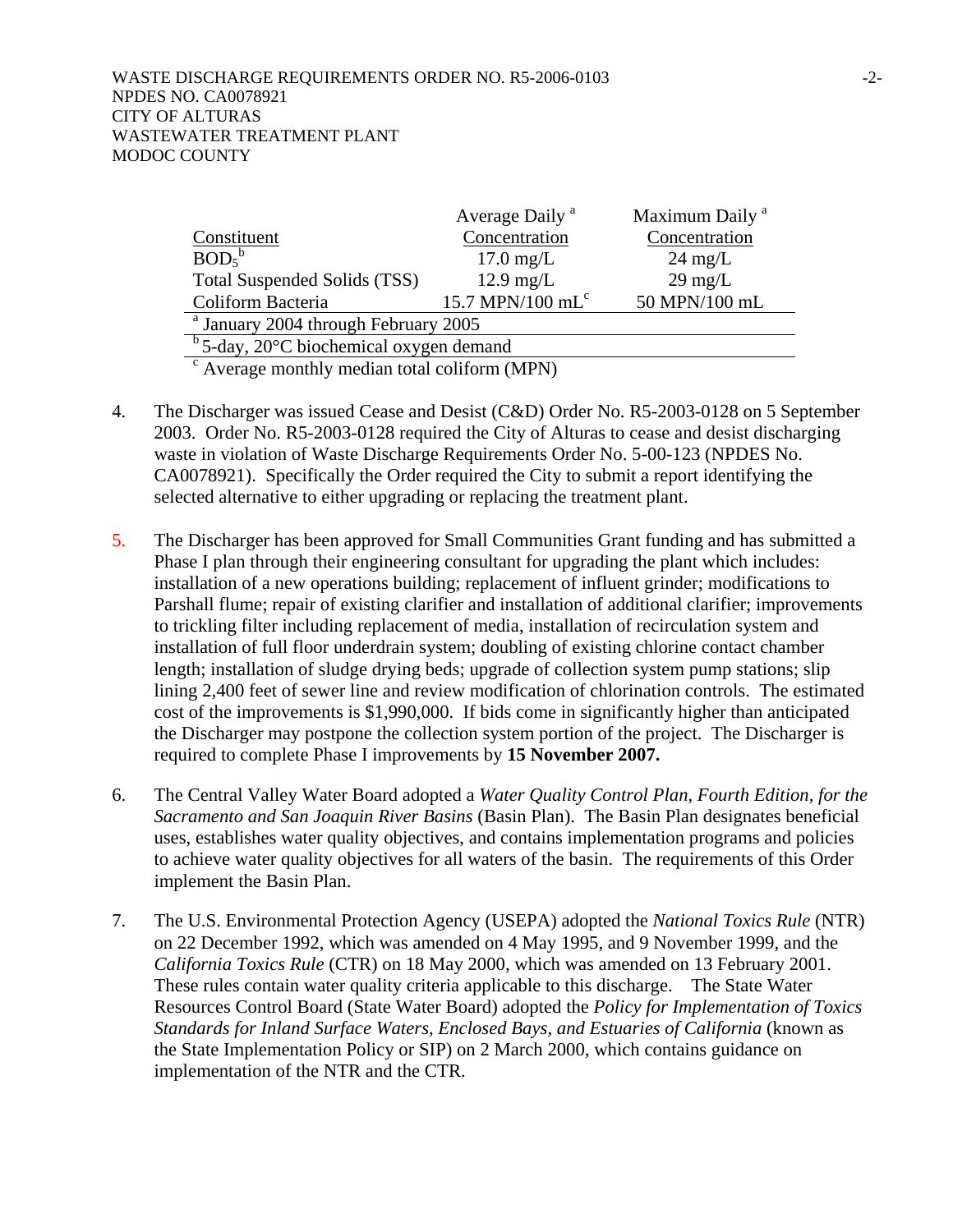#### *BENEFICIAL USES OF THE RECEIVING STREAM*

8. The Basin Plan in Table II-1 identifies beneficial uses for the segment of the Pit River between the confluence of the North and South Forks and the confluence with Hat Creek. The beneficial uses identified in Table II-I are as follows: Municipal and Domestic Supply (MUN); Agricultural Supply (irrigation and stock watering) (AGR); Hydropower Generation (POW); Water Contact Recreation (contact recreation and canoeing and rafting) (REC-1); Other Noncontact Recreation (esthetic enjoyment) (REC-2); Warm Freshwater Habitat (WARM); Cold Freshwater Habitat (COLD); Warm Water Spawning, Reproduction, and/or Early Development Habitat (SPWN); and Wildlife Habitat (WILD).

## *EFFLUENT LIMITATIONS AND REASONABLE POTENTIAL*

- 9. Effluent limitations, and toxic and pretreatment effluent standards established pursuant to Sections 301 (Effluent Limitations), 302 (Water Quality Related Effluent Limitations), 304 (Information and Guidelines), and 307 (Toxic and Pretreatment Effluent Standards) of the *Clean Water Act* (CWA) and amendments thereto are applicable to the discharge.
- 10. Section 303 (d) of the CWA requires states to identify waters for which implementation of technology-based effluent limitations have not been stringent enough to attain water quality standards for those waters. On 25 July 2003 the USEPA approved the State's updated list of 303 (d) impaired waters, which lists the Pit River as impaired for nutrients, organic enrichment/low dissolved oxygen and temperature.
- 11. Federal Regulations contained in 40 CFR 122.4 (d) require effluent limitations for all pollutants that are or may be discharged at a level that will cause or have the reasonable potential to cause, or contribute to an in-stream excursion above a narrative or numerical water quality standard. The *National Toxics Rule* NTR and *California Toxics Rule* CTR contain water quality standards applicable to this discharge. On 8 December 2000, the Discharger was issued a letter under the authority of California Water Code Section 13267 requesting effluent and receiving water monitoring to perform a reasonable potential analysis to determine if pollutants are or may be discharged at a level that will cause or have the reasonable potential to cause, or contribute to an in-stream excursion above a narrative or numeric water quality standard. The Discharger sampled the effluent at discharge point 001, and the upstream receiving water on 2 August 2001 and 4 November 2003. Analytical results were submitted for volatile substances, semi volatile substances, pesticides, metals, asbestos, 2,3,7,8 TCDD, and sixteen other dioxin congeners. The methodology described in Section 1.3 of the *Policy for Implementation of Toxics Standards for Inland Surface Waters, Enclosed Bays, and Estuaries of California* (the State Implementation Policy or SIP) was used to evaluate the Discharger's monitoring data and determine reasonable potential. Copper and zinc were detected in the effluent from Discharge 001 at concentrations that may cause or contribute to an in-stream excursion above a narrative or numerical water quality standard or objective. Cyanide was detected in the effluent and receiving water at elevated levels, however, the accuracy of the analysis was questionable. The Central Valley Water Board finds that there is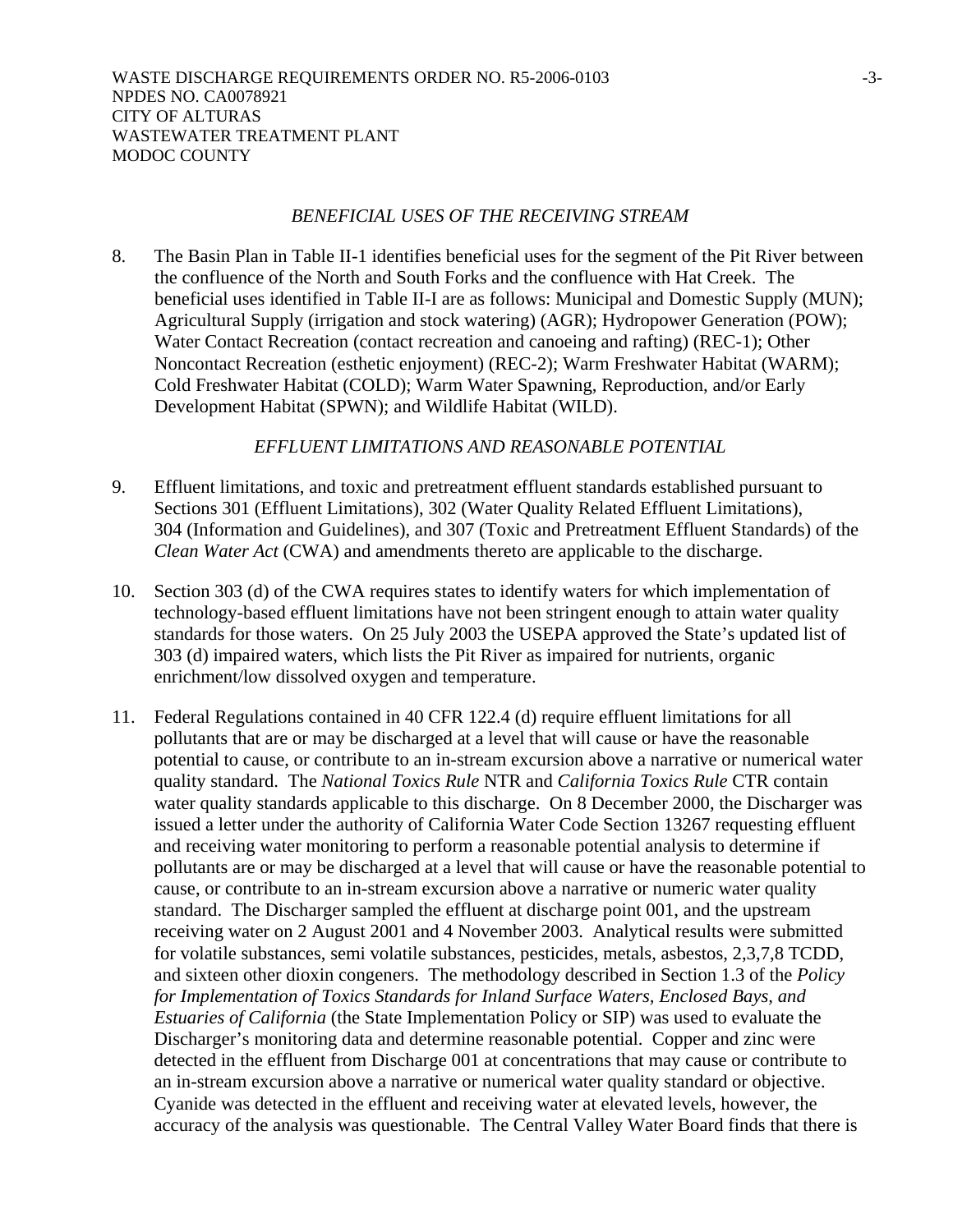not sufficient information to determine if the discharge has a reasonable potential to cause or contribute to in-stream excursions above applicable water quality standards resulting from cyanide, and therefore, water quality based effluent limitations for cyanide are not included in this Order. This Order requires additional sampling and analysis for cyanide to determine if a reasonable potential exists. If a reasonable potential is demonstrated, this Permit will be reopened and an effluent limit for cyanide added.

12. In determining whether a discharge has the reasonable potential to contribute to an in-stream excursion above a narrative or numerical water quality standard (reasonable potential analysis), the dilution of the effluent in receiving water may be considered where areas of dilution are defined. The available dilution may also be used to calculate protective effluent limitations by applying water quality criteria at the edge of the defined mixing zone. In situations where receiving water flows are substantially greater than effluent flows and there is available assimilative capacity, dilution may be considered in establishing effluent limitations. However, during some years there are periods of zero dilution in the Pit River at 001, primarily in the middle and late summer months. Dilution, therefore, cannot be considered in the calculation of effluent limitations at this time, and the Discharger will be required in this Permit to meet effluent limitations at end of pipe. If the Discharger is able too demonstrate through data collection and dilution studies that additional assimilative capacity exists at certain times of the year, then Staff will consider the inclusion of site specific dilution credits at that time.

Water quality criteria and objectives for metals in the CTR and Basin Plan are presented as dissolved concentrations for copper and zinc and are hardness dependent. The minimum hardness for Pit River Water in the vicinity of Discharge 001, based on data collected over the past five years, is 64 mg/L. In the absence of site-specific data, the USEPA recommends conversion factors (translators) to translate total recoverable concentrations to dissolved concentrations. The USEPA conversion factor for copper in freshwater is 0.960 for both the acute and chromic criteria. The USEPA conversion factors for zinc in freshwater are 0.978 for the acute and 0.986 for the chronic criteria. As there is limited data available for the determination of site-specific translators, the Regional Board used USEPA conversion factors. If the Discharger performs additional analysis of total and dissolved zinc and copper in effluent and receiving water which supports the use of site specific translators, Staff will consider their inclusion in the Permit at that time.

13. In studies conducted by the Discharger and sampling by Regional Board staff, the Maximum Effluent Concentration (MEC) for total copper was reported as 11.8 ug/L (total recoverable). The CTR acute aquatic life criterion for copper is 9.19 ug/L (dissolved fraction, after adjusting for minimum hardness of 64 mg/L and applying the EPA translator of 0.960). The CTR chronic criterion for copper is applicable and is 6.12 ug/L (dissolved fraction, after adjusting for minimum hardness of 64 mg/L and applying the EPA translator of 0.960). In determining the effluent concentration allowance (ECA) no dilution credit was included therefore  $ECA = C$ , where C is the priority pollutant criterion /objective adjusted as required for hardness, pH and translators. An effluent limitation for copper is included in this order based on the CTR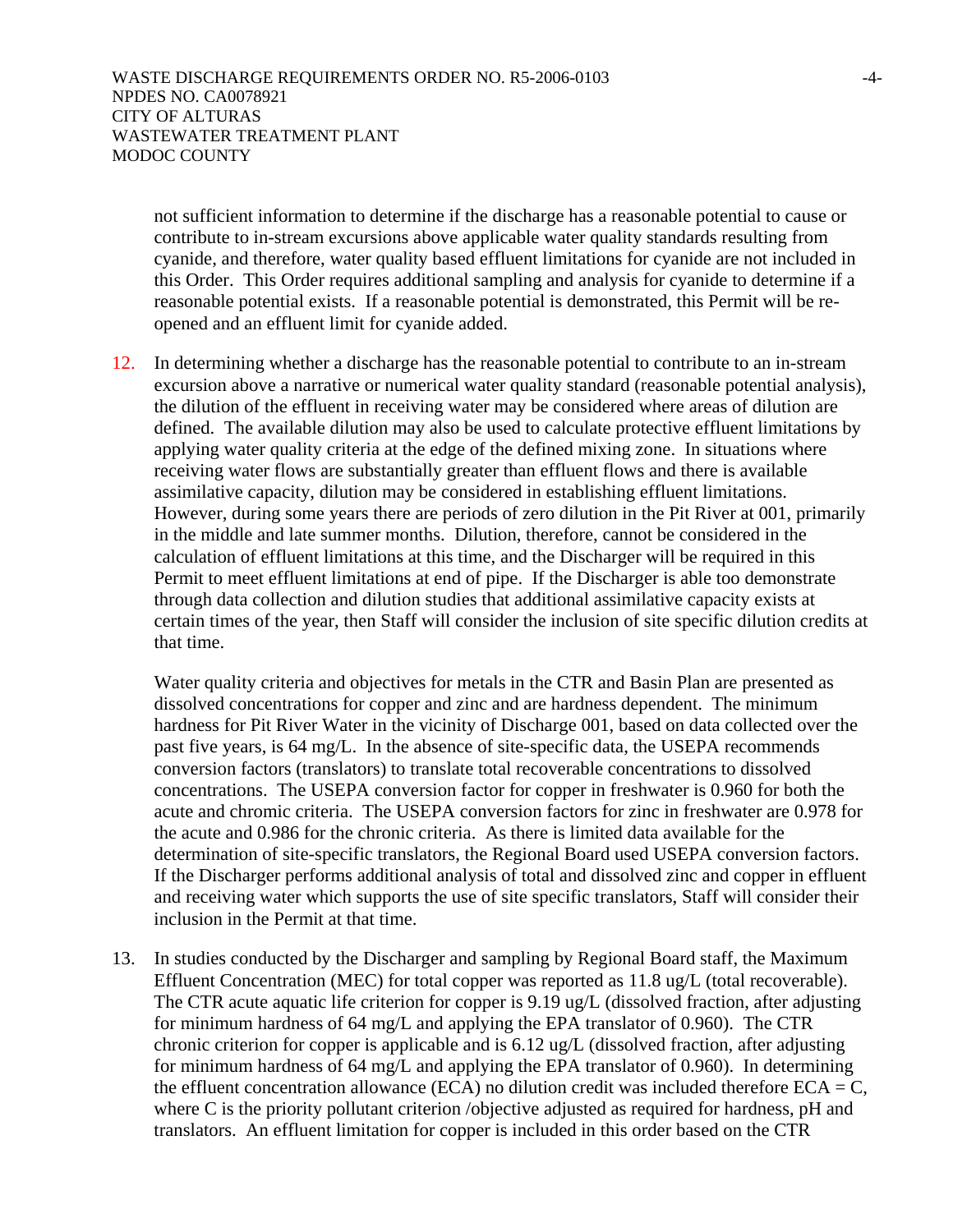criterion maximum concentration (CMC) and is established as 4.6 ug/L (monthly average expressed as total recoverable) and 9.2 ug/L (daily maximum expressed as total recoverable ) calculated as shown in the Information Sheet, a part of this Order.

- 14. In studies conducted by the Discharger and sampling by Regional Board staff, the Maximum Effluent Concentration (MEC) for total zinc was reported as 58 ug/L (total recoverable). The CTR acute aquatic life criterion for zinc 80.30 ug/L (dissolved fraction, after adjusting for minimum hardness of 64 mg/L and applying the EPA translator of 0.978). The CTR chronic criterion for zinc is applicable and is 80.96 ug/L (dissolved fraction, after adjusting for minimum hardness of 64 mg/L and applying the EPA translator of 0.986). In determining the effluent concentration allowance (ECA) no dilution credit was included therefore  $ECA = C$ , where C is the priority pollutant criterion /objective adjusted as required for hardness, pH and translators. An effluent limitation for zinc is included in this order based on the CTR criterion maximum concentration (CMC) and is established as 40.5 ug/L (monthly average expressed as total recoverable) and 81.9 ug/L (daily maximum expressed as total recoverable) calculated as shown in the Information Sheet , a part of this Order.
- 15. Based on the results of effluent monitoring, the Discharger cannot currently comply with the new effluent limitations for copper and zinc which are based on water quality criteria contained in the CTR. A time schedule for compliance with these effluent limits is provided in accordance with Section 2.1 of the SIP which provides that: "*Based on an existing discharger's request and demonstration that it is infeasible for the discharger to achieve immediate compliance with a CTR criterion, or with an effluent limitation based on a CTR criterion, the RWQCB may establish a compliance schedule in an NPDES permit*." Section 2.1, further states that compliance schedules may be included in NPDES permits provided that the following justification has been submitted: …*"(a) documentation that diligent efforts have been made to quantify pollutant levels in the discharge and the sources of the pollutant in the waste stream; (b) documentation of source control measures and/or pollution minimization measures efforts currently underway or completed; (c) a proposal for additional or future source control measures, pollutant minimization actions, or waste treatment (i.e., facility upgrades); and (d) a demonstration that the proposed schedule is as short as practicable."* This Order requires the Discharger to provide this information.
- 16. Section 13263.6(a), California Water Code, requires that "*the regional board shall prescribe effluent limitations as part of the waste discharge requirements of a POTW for all substances that the most recent toxic chemical release data reported to the state emergency response commission pursuant to Section 313 of the Emergency Planning and Community Right to Know Act of 1986 (42 U.S.C. Sec. 11023) (EPCRKA) indicate as discharged into the POTW, for which the state board or the regional board has established numeric water quality objectives, and has determined that the discharge is or may be discharged at a level which will cause, have the reasonable potential to cause, or contribute to, an excursion above any numeric water quality objective.*"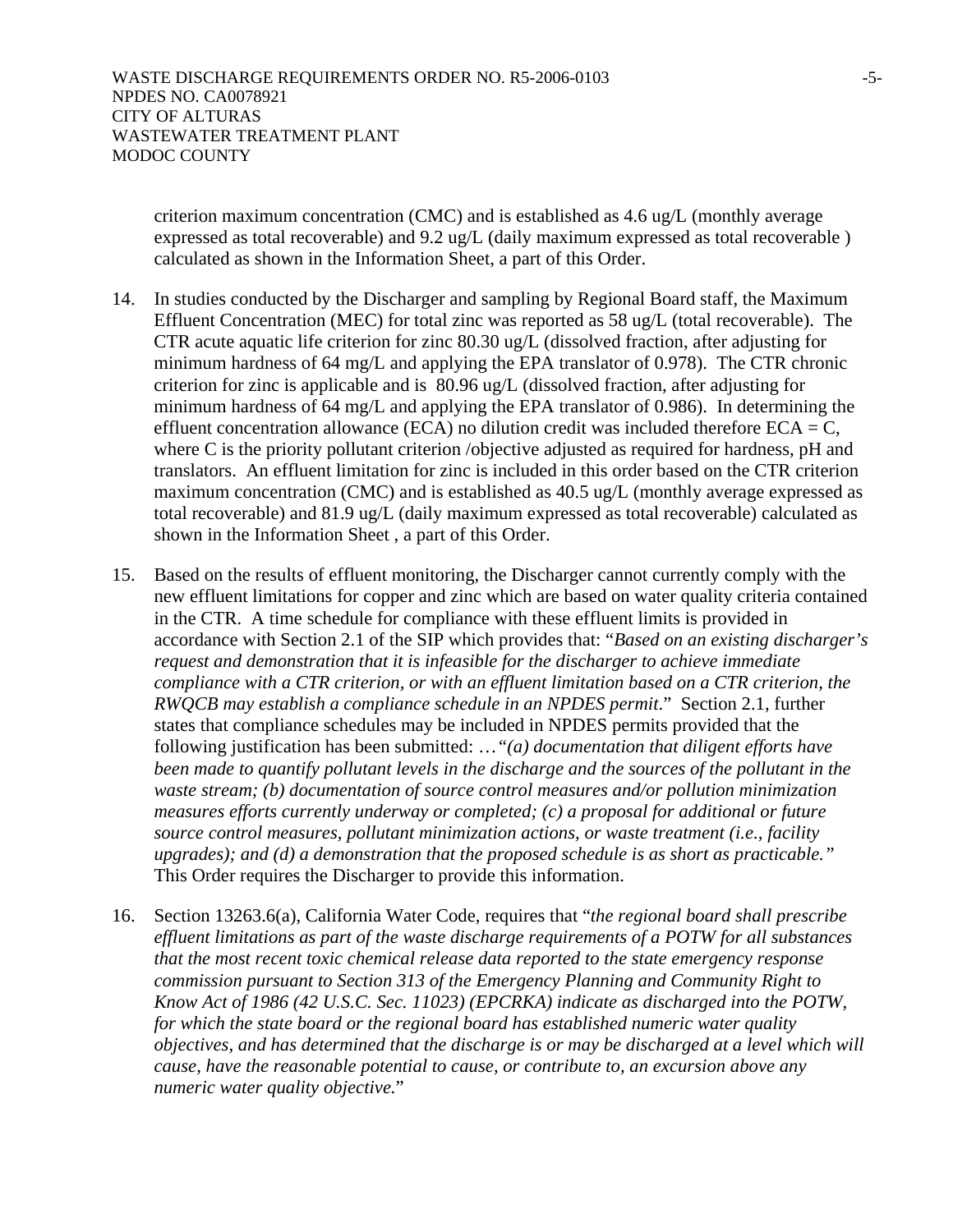- 17. The USEPA Toxics Release Inventory database does not list any toxic constituents as being discharged to the city of Alturas WWTP, and therefore, effluent limitations for these metals are not included in this permit pursuant to California Water Code (CWC) Section 13263.6 (a).
- 18. Chlorine is commonly used as a disinfection agent in the treatment of wastewater. Proper disinfection ensures destruction of pathogens prior to discharge to surface waters. The Discharger uses chlorine for disinfection of the wastewater at the treatment plant. Because chlorine poses a threat to human health and is especially harmful to aquatic organisms, a dechlorination process is necessary for the removal of chlorine. For dechlorination, the Discharger will use sulfur dioxide, which combines with chlorine, to render it relatively unreactive and thus removes it from the waste stream. Inadequate dechlorination may result in the discharge of chlorine to the receiving stream and cause toxicity to aquatic life. The Basin Plan prohibits the discharge of toxic substances in toxic concentrations.

The USEPA has developed Ambient Water Quality Criteria for the protection of freshwater aquatic life. The recommended maximum one-hour average and four-day average concentrations for chlorine are 0.02 mg/L and 0.01 mg/L, respectively. Effluent limitations for chlorine are included in this Order and are based on the Basin Plan narrative toxicity objective.

- 19. In two letters to the Central Valley Water Board dated 8 April 1999 and 1 July, 2003, the State of California, Department of Health Services (DHS) provided guidance and recommendations for treatment and disinfection of domestic wastewater discharged to surface waters. When dilution of effluent in the receiving stream is less than 20:1, and the beneficial uses of the stream include contact recreation or irrigation of vegetables and fruits where the wastewater may come in contact with the vegetables and fruits, DHS recommends that the effluent be oxidized, coagulated, filtered and disinfected. It is further recommended that the effluent does not exceed an MPN of 2.2 per 100 milliliters for the last seven days for which analyses have been completed or 23 per 100 milliliters in more than one sample in any 30 day period. When dilution of effluent in the receiving stream is greater than 20:1 a secondary, 23 MPN discharge is acceptable. This Permit implements the DHS recommendations.
- 20. The beneficial uses of the Pit River from the confluence of the forks to Hat Creek include non contact recreational uses and irrigation. To protect these beneficial uses, the Central Valley Water Board finds that the wastewater must be disinfected and adequately treated to prevent disease. The California Department of Health Services (DHS) has developed reclamation criteria, California Code of Regulations, Title 22, Division 4, Chapter 3, (Title 22) for the reuse of wastewater. Title 22 requires that for spray irrigation of food crops where the edible portion is above ground, pasture for animals producing milk for human consumption, and restricted recreational impoundments, that wastewater meet the definition of disinfected secondary-2.2 recycled water. Title 22 is not directly applicable to surface waters, however the Central Valley Water Board finds that it is appropriate to apply the DHS reclamation criteria for disinfected 2.2 secondary recycled water because the Pit River from the confluence of the forks to Hat Creek may be used for agriculture and recreation purposes. (Disinfected secondary-2.2 recycled water is defined as recycled water that has been oxidized and disinfected so that the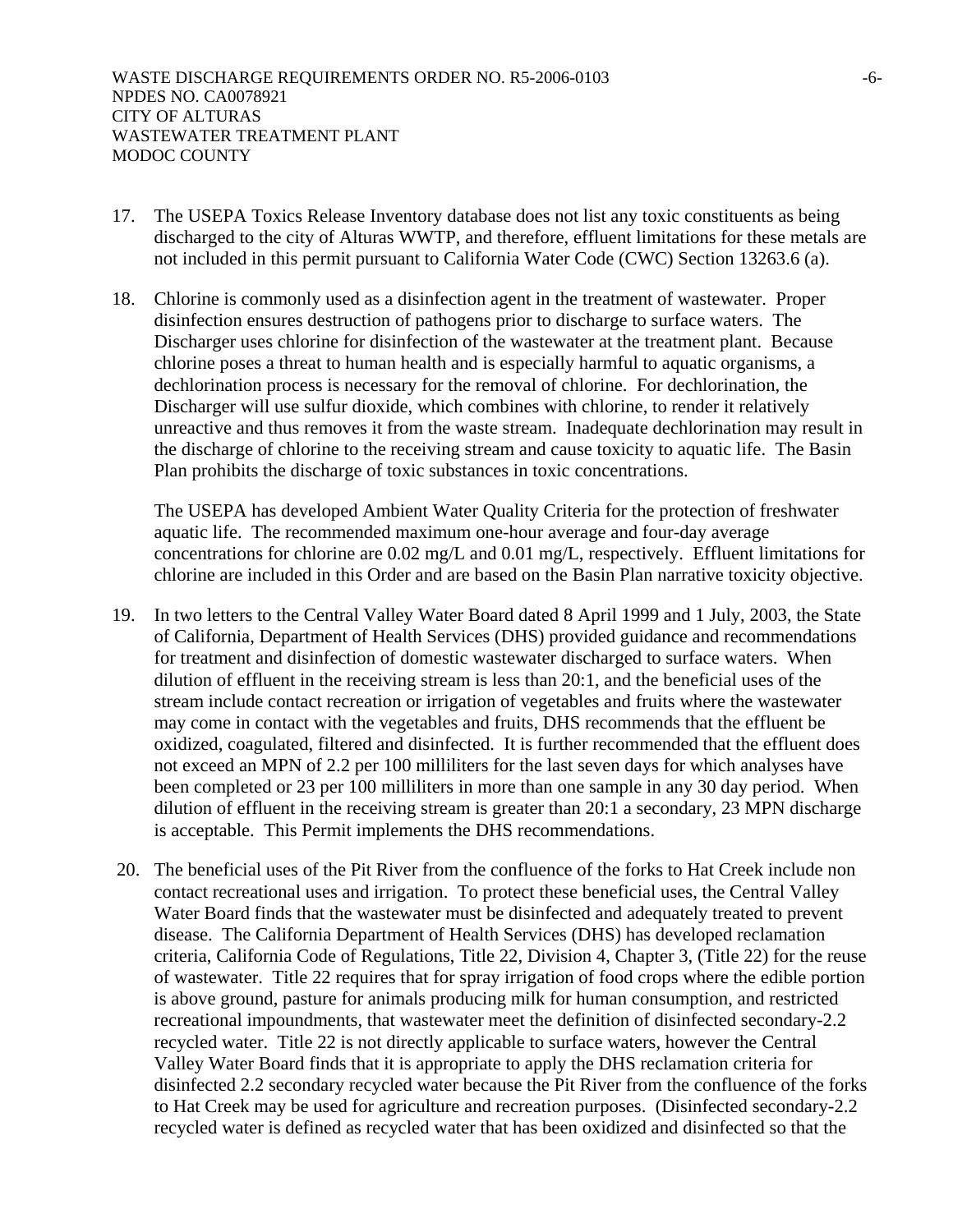median concentration of total coliform bacteria in the disinfected effluent does not exceed a MPN of 2.2 per 100 milliliters utilizing the bacteriological results of the last seven days for which analyses have been completed, and the number of total coliform bacteria does not exceed an MPN of 23 per 100 milliliters in more than one sample in any 30 day period.) While filtration is not required to meet the definition of disinfected secondary-2.2 recycled water, it may be necessary for the Discharger to filter effluent to meet the coliform limitations specified for this class of recycled water. The colliform limitations in the existing Permit are considerably less stringent than those required for disinfected secondary recycled water and would be impossible for the Discharger to meet with the existing plant. For this reason the Discharger will be given until **15 November 2008,** one year after the required completion date for plant upgrades, to comply with the coliform limitations in this Permit.

- 21. The permitted discharge is consistent with the antidegradation provisions of 40 CFR 131.12 and State Water Board Resolution 68-16. Compliance with these requirements will result in the use of best practicable treatment or control of the discharge. The impact on existing water quality will be insignificant.
- 22. CWA Sections 303 (a-c), require states to adopt numeric water quality criteria where they are necessary to protect designated uses. The Central Valley Water Board adopted numeric criteria in the Basin Plan. The Basin Plan is a regulatory reference for meeting the state and federal requirements for water quality control (40 CFR 131.20). State Water Board Resolution No. 68-16, Statement of Policy with Respect to Maintaining High Quality of Waters in California, does not allow changes in water quality less than that prescribed in water quality control plans (Basin Plans). The Basin Plan states that: "The numerical and narrative water quality objectives define minimum standards that the Central Valley Water Board will apply to regional waters in order to protect the beneficial uses." This Order contains receiving water limitations based on the Basin Plan numerical and narrative water quality objectives for biostimulatory substances, chemical constituents, color, dissolved oxygen, floating material, oil and grease, pH, pesticides, radioactivity, salinity, sediment, settleable material, suspended material, tastes and odors, temperature, toxicity and turbidity.

# *PRETREATMENT*

23. The design flow of the Alturas WWTP is less than 5 mgd, and the facility does not receive discharges from industrial users. The Discharger is not required, therefore, to develop a pretreatment program pursuant to USEPA regulations at 40 CFR 403.

# *GROUNDWATER*

24. Unless otherwise designated by the Central Valley Water Board, the beneficial uses of all groundwaters of the Central Valley Region are municipal and domestic water supply, agricultural supply, and industrial service and process supply. Discharges authorized by this Order may not cause or contribute to degradation of groundwater or interfere with beneficial uses.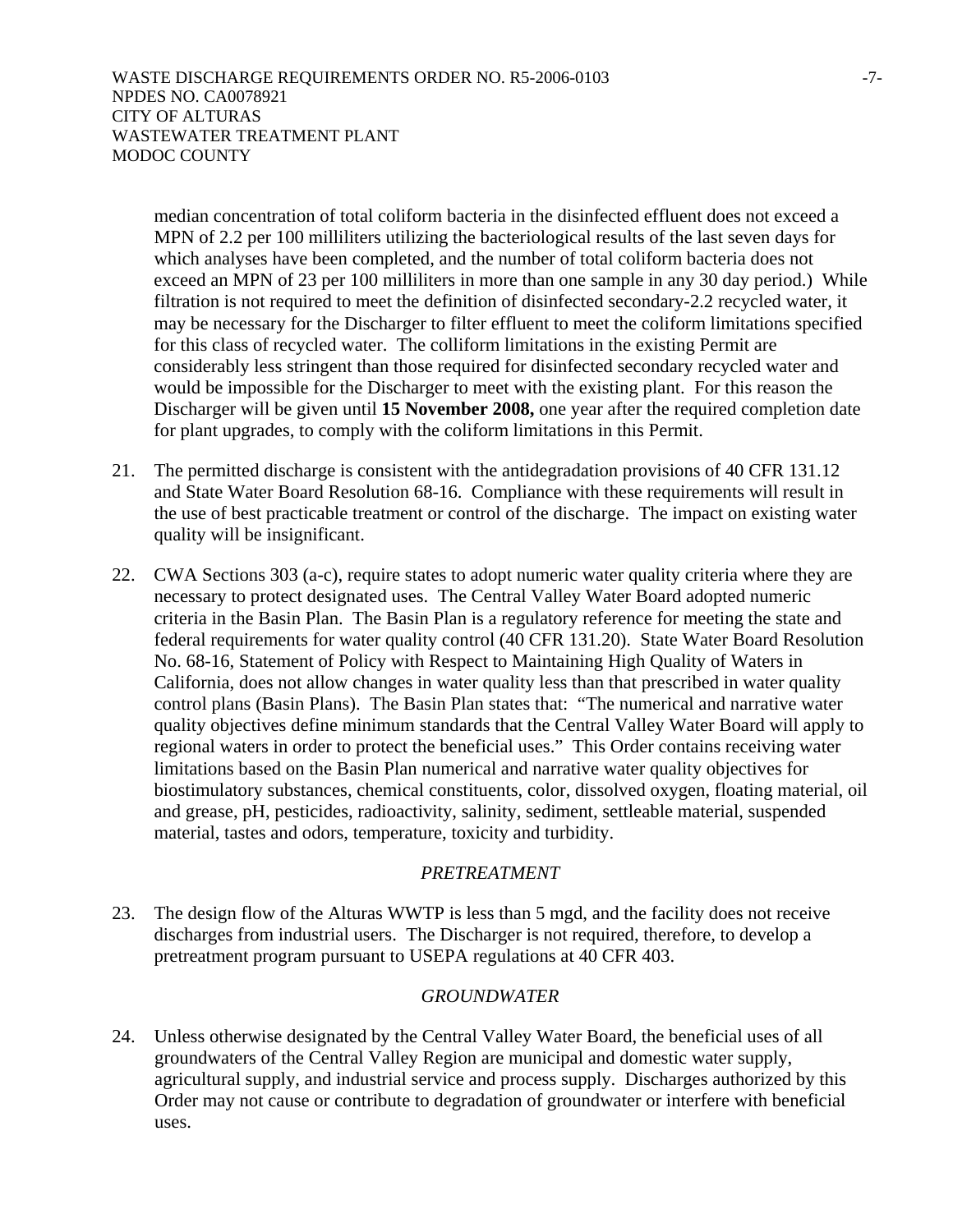# *COLLECTION SYSTEM*

- 25. The Discharger's sanitary sewer system collects wastewater using sewers, pipes, pumps, and/or other conveyance systems and directs this raw sewage to the wastewater treatment plant. A "sanitary sewer overflow" is defined as a discharge to ground or surface water from the sanitary sewer system at any point upstream of the wastewater treatment plant. Temporary storage and conveyance facilities (such as wet wells, regulated impoundments, tanks, highlines, etc.) may be part of a sanitary sewer system and discharges to these facilities are not considered sanitary sewer overflows, provided that the waste is fully contained within these temporary storage/conveyance facilities.
- 26. Sanitary sewer overflows consist of varying mixtures of domestic sewage, industrial wastewater, and commercial wastewater. This mixture depends on the pattern of land use in the sewage collection system tributary to the overflow. The chief causes of sanitary sewer overflows include grease blockages, root blockages, debris blockages, sewer line flood damage, manhole structure failures, vandalism, pump station mechanical failures, power outages, storm or groundwater inflow/infiltration, lack of capacity, and contractor caused blockages.
- 27. Sanitary sewer overflows often contain high levels of suspended solids, pathogenic organisms, toxic pollutants, nutrients, oxygen demanding organic compounds, oil and grease, and other pollutants. Sanitary sewer overflows can cause temporary exceedances of applicable water quality objectives, pose a threat to public health, adversely affect aquatic life, and impair the public recreational use and aesthetic enjoyment of surface waters in the area.
- 28. Statewide General Waste Discharge Requirements for Sanitary Sewer Systems, Order No. 2006-0003 was adopted by the State Water Board on 2 May 2006. The Discharger is required to submit a Notice of Intent to seek coverage under the general order.

## *STORMWATER*

**29.** The USEPA promulgated Federal Regulations for storm water on 16 November 1990 in 40 CFR Parts 122, 123, and 124. The NPDES Industrial Storm Water Program regulates storm water discharges from municipal sanitary sewer systems. Wastewater Treatment Plants are applicable industries under the storm water program and are obligated to comply with the Federal Regulations. Storm water discharges from the WWTP are regulated under the General Permit for Discharges of Storm Water Associated with Industrial Activities (State Water Resources Control Board, Water Quality Order No. 97-03-DWQ, NPDES General Permit No. CAS000001). Wastewater treatment plants with design flows of less than one million gallons per day (mgd) are not required to have coverage in the ISW program. The design flow of the Facility is only 0.5 mgd.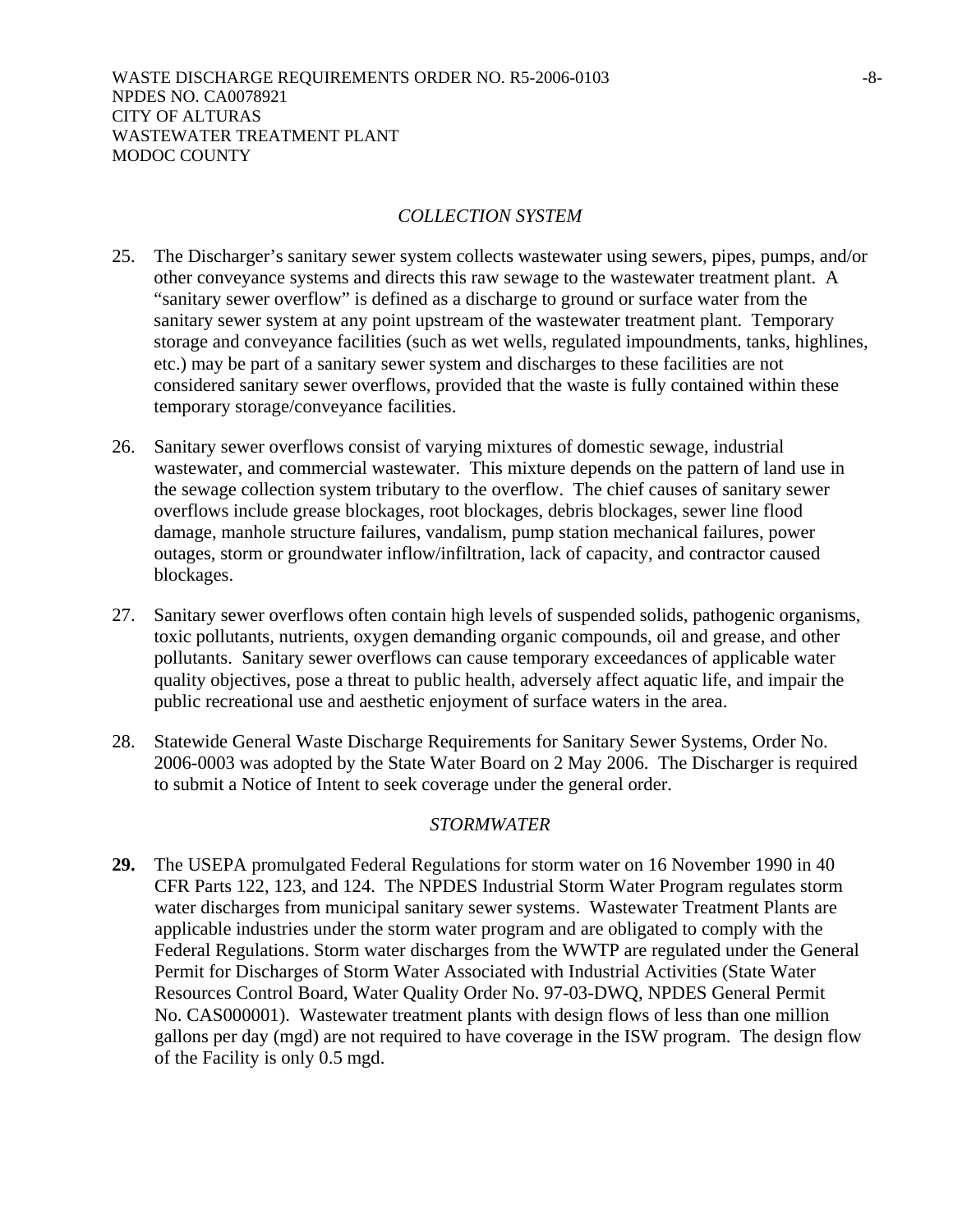#### *GENERAL*

- 30 Monitoring is required by this Order for the purposes of assessing compliance with permit limitations and water quality objectives and gathering information to evaluate the need for additional effluent limitations.
- 31 California Water Code Section 13267 states, in part, "(a) A Regional Board, in establishing…waste discharge requirements… may investigate the quality of any waters of the state within its region" and "(b)  $(1)$  In conducting an investigation... the Regional Board may require that any person who… discharges… waste…that could affect the quality of waters within its region shall furnish, under penalty of perjury, technical or monitoring program reports which the Regional Board requires." The accompanying Monitoring and Reporting Program is issued pursuant to CWC Section 13267 and is necessary to assure compliance with these Waste Discharge Requirements. The City of Alturas is responsible for the discharges, which are subject to this Order.
- 32. The Central Valley Water Board has considered the information in the attached Information Sheet in developing the Findings of this Order. The Information Sheet, Monitoring and Reporting Program No. R5-2006-0103, and Attachment A are a part of this Order.
- 33. The discharge is presently governed by Waste Discharge Requirements Order No. R5-00-123, adopted by the Central Valley Water Board on 16 June 2000.
- 34. The USEPA and the Central Valley Water Board have classified this discharge as a minor discharge.
- 35. The action to adopt an NPDES permit is exempt from the provisions of Chapter 3 of the California Environmental Quality Act (Public Resources Code Section 21000, et seq.), requiring preparation of an environmental impact report or negative declaration in accordance with CWC Section 13389.
- 36. The Central Valley Water Board has notified the Discharger and interested agencies and persons of its intent to prescribe waste discharge requirements for this discharge and has provided them with an opportunity for a public hearing and an opportunity to submit their written views and recommendations.
- 37. The Central Valley Water Board, in a public meeting, heard and considered all comments pertaining to the discharge.
- 38. This Order shall serve as an NPDES permit pursuant to CWA Section 402, and amendments thereto, and shall take effect upon the date of hearing, provided USEPA has no objections.

**IT IS HEREBY ORDERED** that Order No. R5-00-123 is rescinded and the City of Alturas, its agents, successors and assigns, in order to meet the provisions contained in CWC Division 7 and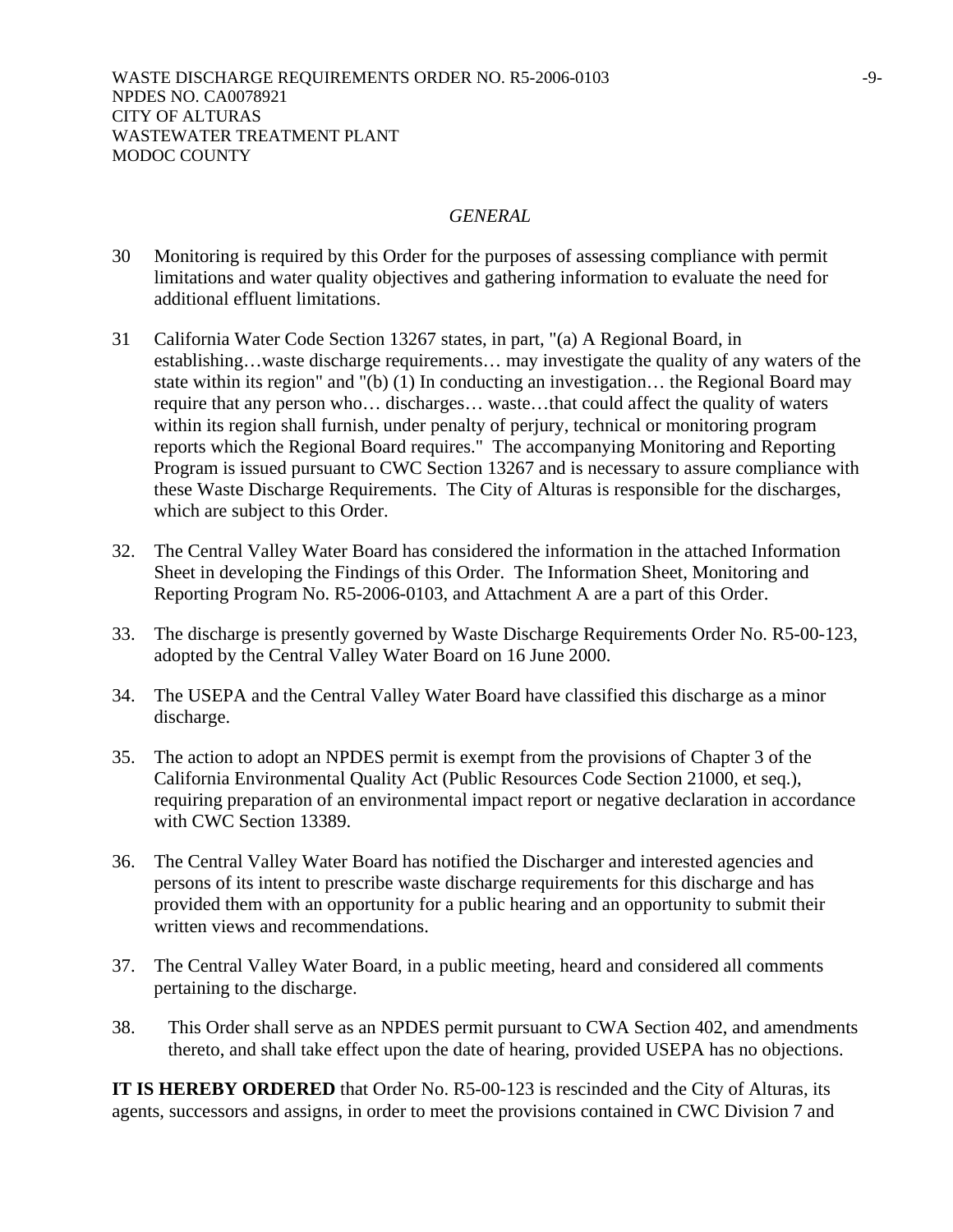regulations adopted thereunder, and the provisions of the CWA and regulations and guidelines adopted thereunder, shall comply with the following:

## **A. Discharge Prohibitions:**

- 1. Discharge of wastewater at a location or in a manner different from that described in the Findings of this Order is prohibited.
- 2. The by-pass or overflow of wastes to surface waters or surface water drainage is prohibited, except as allowed by Standard Provision A.13. [See attached "Standard Provisions and Reporting Requirements for Waste Discharge Requirements (NPDES)"].
- 3. Neither the discharge nor its treatment shall create a nuisance as defined in Section 13050 of the California Water Code.

# **B. Effluent Limitations:**

1. The Discharge of wastewater effluent to the Pit River at Discharge Point 001 in excess of the following limits is prohibited:

|                               |                      | <b>Monthly</b>  | Weekly       | <b>Daily</b>      | 4-Day   | <b>Monthly</b>  |
|-------------------------------|----------------------|-----------------|--------------|-------------------|---------|-----------------|
| <b>Constituent</b>            | <b>Units</b>         | Average         | Average      | <b>Maximum</b>    | Average | <b>Median</b>   |
| BOD <sub>5</sub> <sup>a</sup> | mg/L                 | 30 <sup>b</sup> | $45^{\rm b}$ | 60 <sup>b</sup>   |         |                 |
|                               | lbs/day <sup>c</sup> | 125             | 187          | 250               |         |                 |
| <b>TSS</b>                    | mg/L                 | 30 <sup>b</sup> | $45^{\rm b}$ | 60 <sup>b</sup>   |         |                 |
|                               | lbs/day <sup>c</sup> | 125             | 187          | 250               |         |                 |
| Settleable                    | m/L                  | 0.1             |              | 0.2               |         |                 |
| Solids                        |                      |                 |              |                   |         |                 |
| Chlorine                      | mg/L                 |                 |              | 0.02 <sup>d</sup> | 0.01    |                 |
| Copper                        | $\text{ug/L}$        | 4.6             |              | 9.2               |         |                 |
| Zinc                          | ug/L                 | 40.5            |              | 81.9              |         |                 |
| Turbidity                     | <b>NTU</b>           |                 |              |                   |         | $5\overline{)}$ |
| Total                         | $MPN/100$ mL         |                 |              | 23                |         | 2.2             |
| Coliform                      |                      |                 |              |                   |         |                 |
| Bacteria                      |                      |                 |              |                   |         |                 |

<sup>a</sup> Five-day biochemical oxygen demand at 20° C

 $<sup>b</sup>$  To be ascertained by a 24-hour composite</sup>

 $\degree$  Based upon a design treatment capacity of 0.5 mgd

 $d$  1-hour average

2. Interim effluent limits have been established for copper, zinc and total coliform bacteria. The interim effluent limits for copper and zinc apply until **18 May 2010** and those for total coliform bacteria apply until **15 November 2008**. The final limit for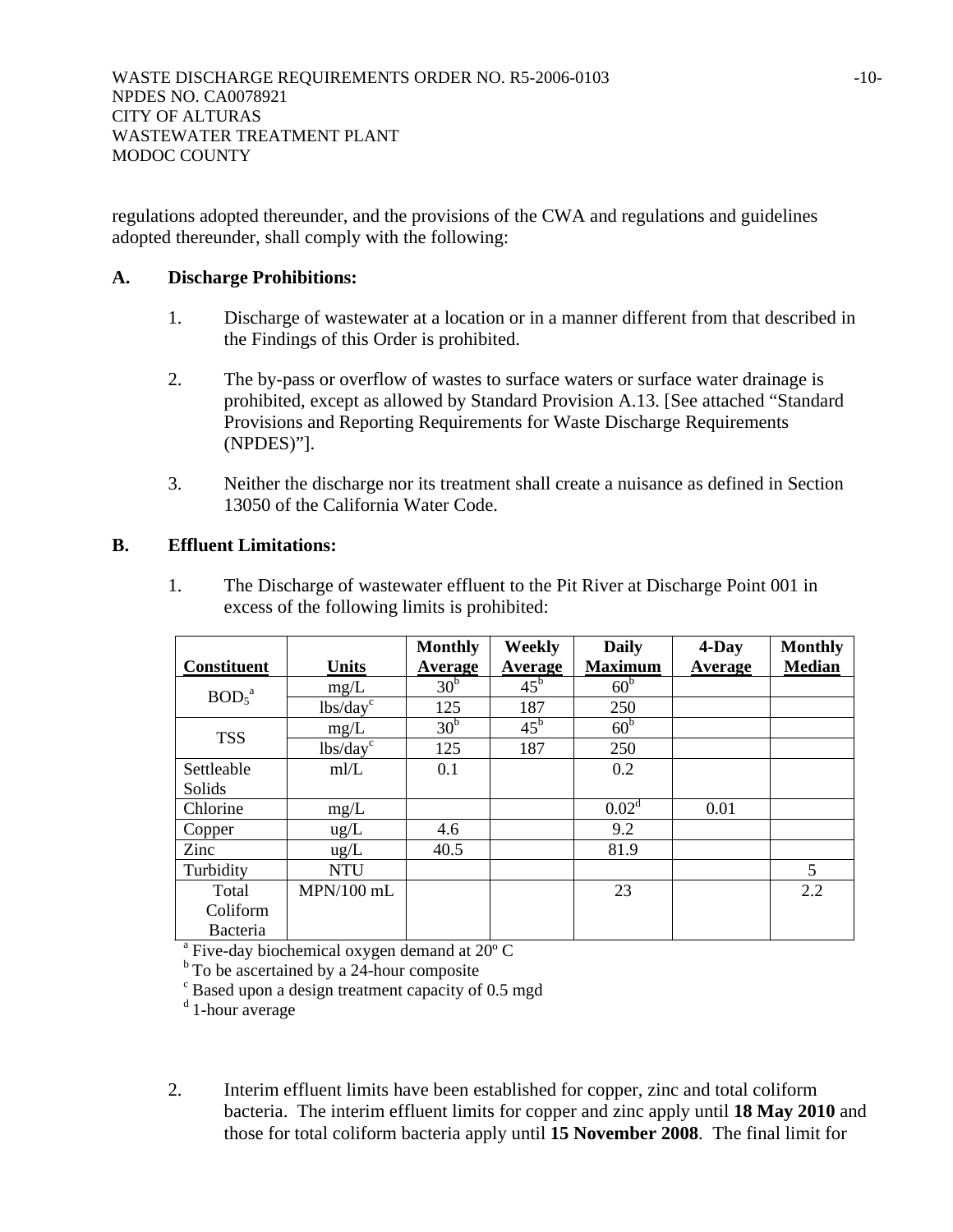turbidity will not apply until **15 November 2008.** The interim discharge of wastewater to the Pit River in excess of the following is prohibited:

|                       |               | Monthly | Weekly  | Daily          | $4$ -Day | $7-Day$       |
|-----------------------|---------------|---------|---------|----------------|----------|---------------|
| <b>Constituent</b>    | <b>Units</b>  | Average | Average | <b>Maximum</b> | Average  | <b>Median</b> |
| Copper                | $\text{ug/L}$ | 11.8    |         | 36.7           |          |               |
| Zinc                  | $u\Omega/L$   | 58.0    |         | 180.4          |          |               |
| Total                 | $MPN/100$ mL  |         |         | 500            |          | 23            |
| Coliform              |               |         |         |                |          |               |
| Bacteria <sup>a</sup> |               |         |         |                |          |               |

<sup>a</sup>The Discharger is required to meet the more stringent coliform limit only when there is less than 20:1 dilution in the receiving water.

- 3. The arithmetic mean of 20°C BOD (five-day) and total suspended solids in effluent samples collected over a monthly period shall not exceed 15 percent of the arithmetic mean of the values for influent samples collected at approximately the same times during the same period (85 percent removal).
- 4. The discharge shall not have a pH less than 6.5 nor greater than 8.5.
- 5. The average dry weather (May through October) discharge flow shall not exceed 0.5 million gallons per day (mgd).

## **C. Toxicity Limitation**

Survival of test fish in 96-hour bioassays of undiluted waste shall be no less than:

Minimum for any one bioassay......................................................70 % Median for any three or more consecutive bioassays ....................90 %

## **D. Discharge Specifications**

1. Objectionable odors originating at this facility shall not be perceivable beyond the limits of the wastewater treatment and disposal areas or property owned by the Discharger.

## **E. Sludge Disposal:**

- 1. Collected screenings, sludges, and other solids removed from liquid wastes shall be disposed of in a manner approved by the Executive Officer and consistent with *Consolidated Regulations for Treatment, Storage, Processing, or Disposal of Solid Waste,* as set forth in Title 27, CCR, Division 2, Subdivision 1, Section 20005, et seq.
- 2. Any proposed change in sludge use or disposal practice from a previously approved practice shall be reported to the Executive Officer and USEPA Regional Administrator at least 90 days in advance of the change.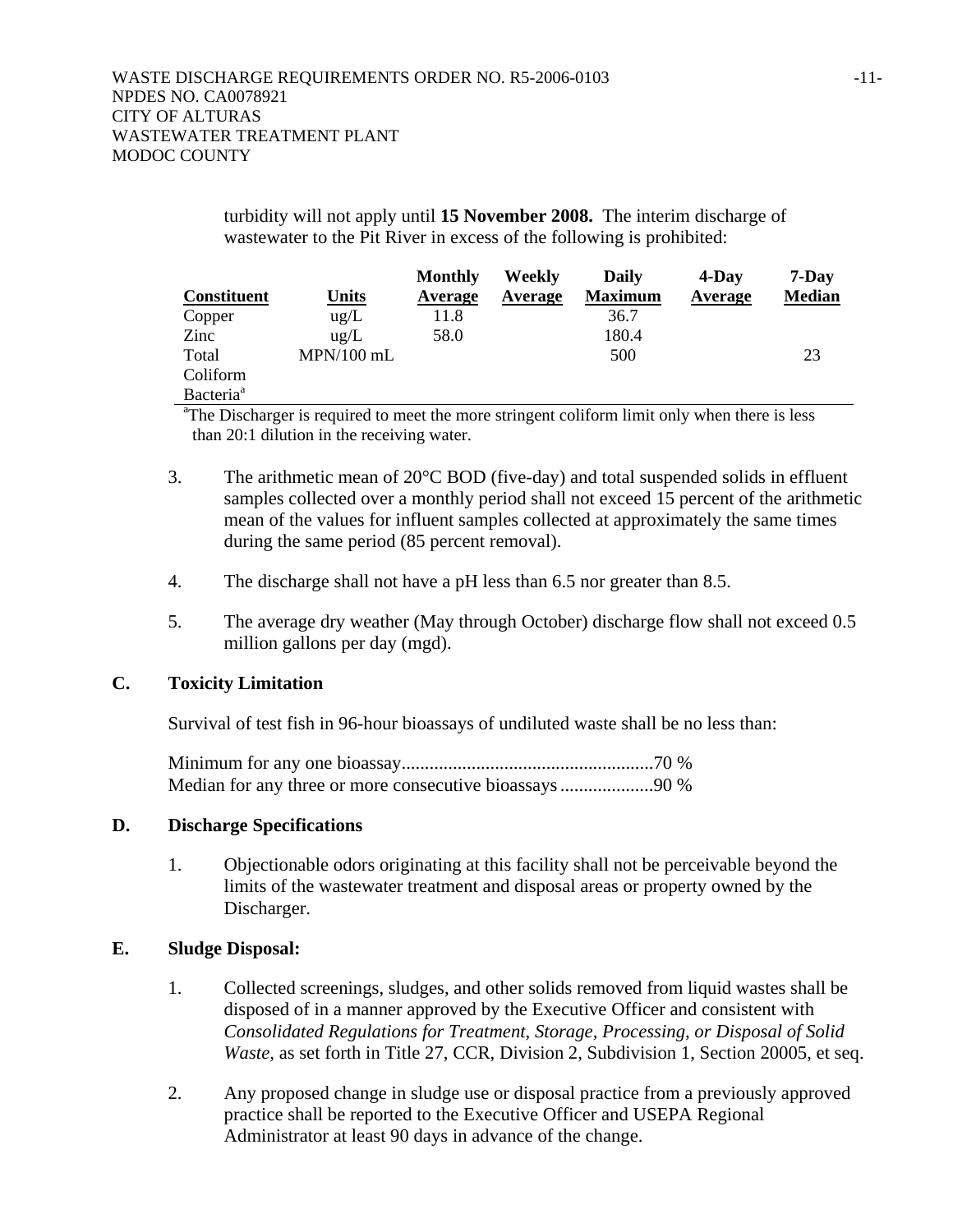- 3. Use and disposal of sewage sludge shall comply with existing Federal and State laws and regulations, including permitting requirements and technical standards included in 40 CFR 503.
- 4. If the State Water Board and the Central Valley Water Board become authorized to implement regulations contained in 40 CFR 503, this Order may be reopened to incorporate appropriate time schedules and technical standards. The Discharger must comply with the standards and time schedules contained in 40 CFR 503 whether or not they have been incorporated into this Order.
- 5. The Discharger is encouraged to comply with the *Manual of Good Practice for Agricultural Land Application of Biosolids* developed by the California Water Environment Association.
- 6. Within the Annual Report of each year, the Discharger shall report the volume of sludge generated and its disposition in the previous calendar year.

# F. **Receiving Water Limitations:**

Receiving Water Limitations are based upon water quality objectives contained in the Basin Plan, and as such, they are a required part of this permit.

The discharge shall not cause the following in the receiving water:

- 1. Concentrations of dissolved oxygen to fall below 7.0 mg/L.
- 2. Oils, greases, waxes, or other materials in concentrations that cause nuisance, result in a visible film or coating on the water surface or on objects in the water, or otherwise adversely affect beneficial uses.
- 3. Discoloration that causes nuisance or adversely affects beneficial uses.
- 4. Ambient pH to be depressed below 6.5, nor raised above 8.5, nor changes in normal ambient pH levels to be exceeded by more than 0.5 units.
- 5. Biostimulatory substances which promote aquatic growths in concentrations that cause nuisance or adversely affect beneficial uses.
- 6. Floating material in amounts that cause nuisance or adversely affect beneficial uses.
- 7. Suspended sediment load and suspended sediment discharge rate altered in such a manner to cause nuisance or adversely affect beneficial uses.
- 8. Suspended sediment concentrations that cause nuisance or adversely affect beneficial uses.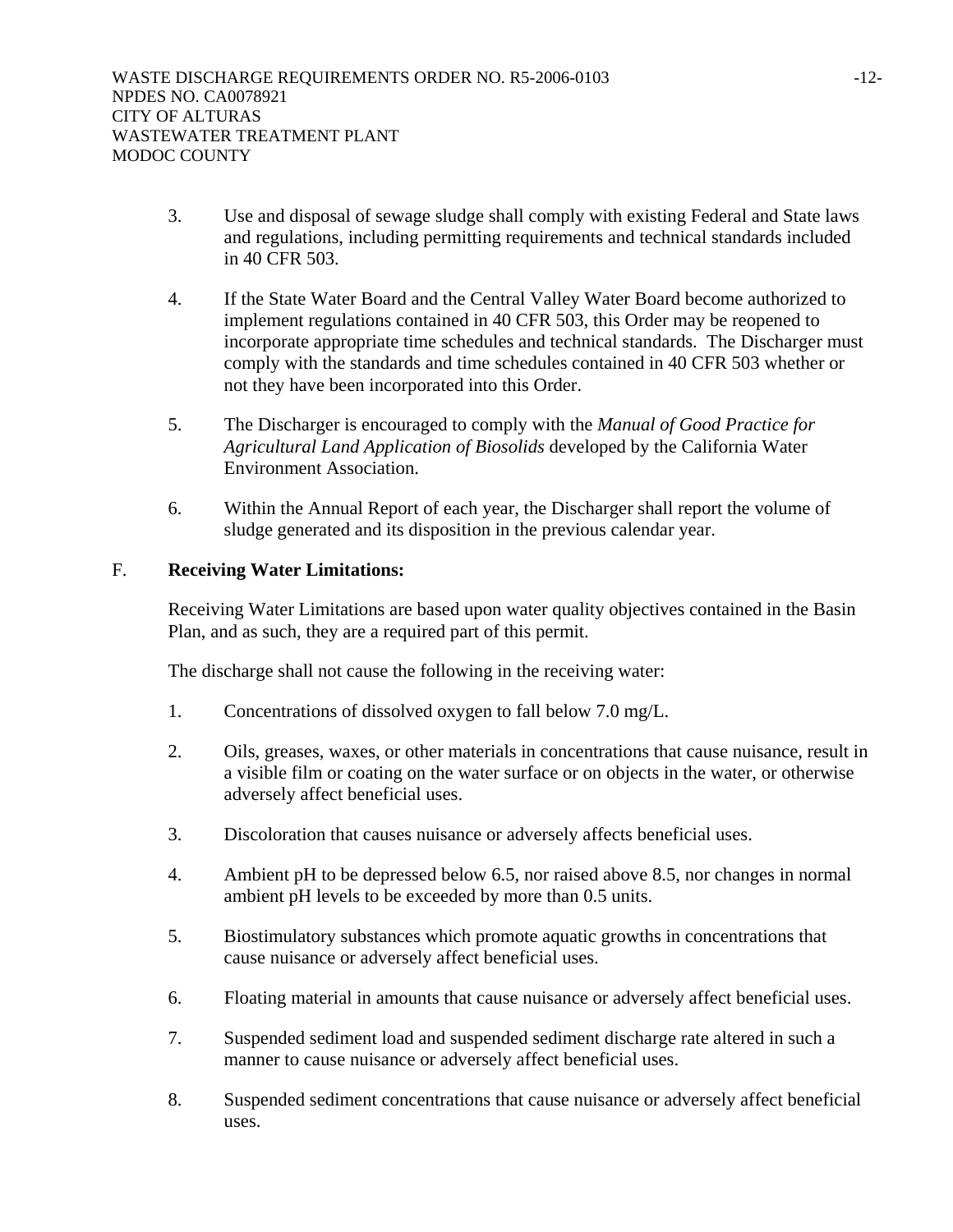- 9. Taste or odor-producing substances to impart undesirable tastes or odors to fish flesh or other edible products of aquatic origin or to cause nuisance or adversely affect beneficial uses.
- 10. The turbidity to increase as follows:
	- a. More than 1 Nephelometric Turbidity Units (NTUs) where natural turbidity is between 0 and 5 NTUs.
	- b. More than 20 percent where natural turbidity is between 5 and 50 NTUs.
	- c. More than 10 NTUs where natural turbidity is between 50 and 100 NTUs.
	- d. More than 10 percent where natural turbidity is greater than 100 NTUs
- 11. The ambient temperature in the receiving water to increase more than 5° F above natural receiving water temperature, nor to increase above 56º F, when such an increase will be detrimental to the fishery – whichever is more restrictive.
- 12. Deposition of material that causes nuisance or adversely affects beneficial uses.
- 13. Radionuclides to be present in concentrations that exceed maximum contaminant levels specified in the California Code of Regulations, Title 22; that harm human, plant, animal or aquatic life; or that result in the accumulation of radionuclides in the food web to an extent that presents a hazard to human, plant, animal, or aquatic life.
- 14. Toxic substances in concentrations that produce detrimental physiological responses in human, plant, animal, or aquatic life. This applies regardless of whether toxicity is caused by a single substance or the interactive effect of multiple substances.
- 15. Violation of any applicable water quality standard for receiving waters adopted by the Central Valley Water Board or the State Water Board pursuant to the CWA and regulations adopted thereunder.
- 16. Aquatic communities and populations, including vertebrate, invertebrate, and plant species, to be degraded.
- 17. The fecal coliform concentration in any 30-day period to exceed a geometric mean of 200 MPN/100 mL or cause more than 10 percent of total samples to exceed 400 MPN/100 mL.
- 18. Upon adoption of any applicable water quality standard for receiving waters by the Central Valley Water Board or the State Water Board pursuant to the CWA or regulations adopted thereunder, this permit may be reopened and receiving water limitations added.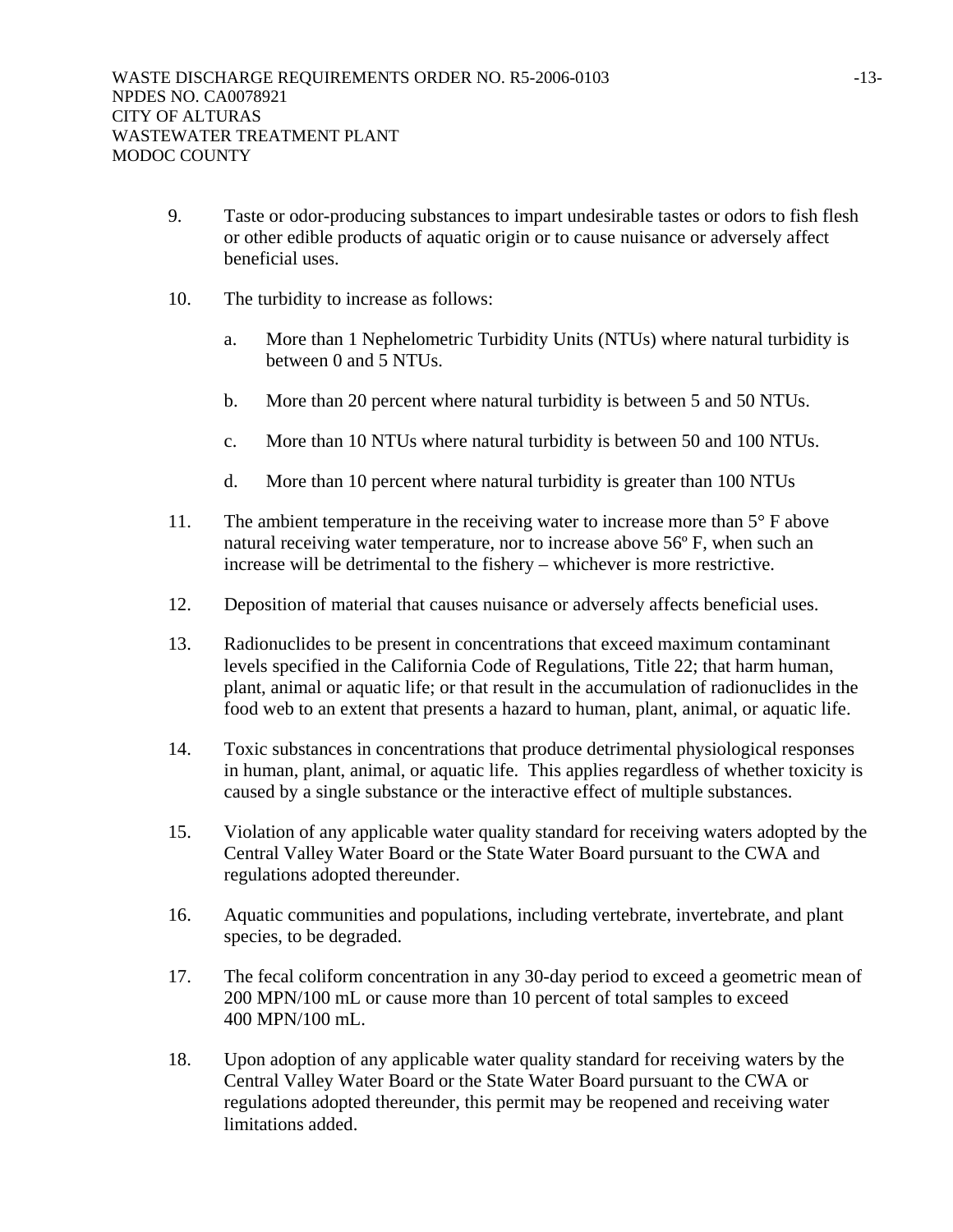#### **G. Ground Water Limitations:**

The discharge shall not cause the groundwater to exceed water quality objectives, unreasonably affect beneficial uses, or cause a condition of pollution or nuisance. The applicable groundwater objective for coliform bacteria is 2.2 MPN/100 mL (maximum) over any seven day period.

#### **H. Pretreatment Program Provisions**

- 1. The Discharger shall implement, as more completely set forth in 40 CFR 403.5, the necessary legal authorities, programs, and controls to ensure that the following incompatible wastes are not introduced to the treatment system where incompatible wastes are:
	- a. Wastes which create a fire or explosion hazard in the treatment works;
	- b. Wastes which will cause corrosive structural damage to treatment works, but in no case wastes with a pH lower than 5.0, unless the works is specially designed to accommodate such wastes;
	- c. Solid or viscous waste in amounts which cause obstruction to flow in sewers, or which cause other interference with proper operation or treatment works;
	- d. Any waste, including oxygen demanding pollutants (BOD, etc.), released in such volume or strength as to cause inhibition or disruption in the treatment works, and subsequent treatment process upset and loss of treatment efficiency;
	- e. Heat in amounts that inhibit or disrupt biological activity in the treatment works, or that raise influent temperatures above 40°C (104°F), unless the treatment works is designed to accommodate such heat;
	- f. Petroleum oil, non-biodegradable cutting oil, or products of mineral oil origin in amounts that will cause interference or pass through;
	- g. Pollutants which result in the presence of toxic gases, vapors, or fumes within the treatment works in a quantity that may cause acute worker health and safety problems; and
	- h. Any trucked or hauled pollutants, except at points predesignated by the Discharger.
- 2. The Discharger shall implement, as more completely set forth in 40 CFR 403.5, the legal authorities, programs, and controls necessary to ensure that indirect discharges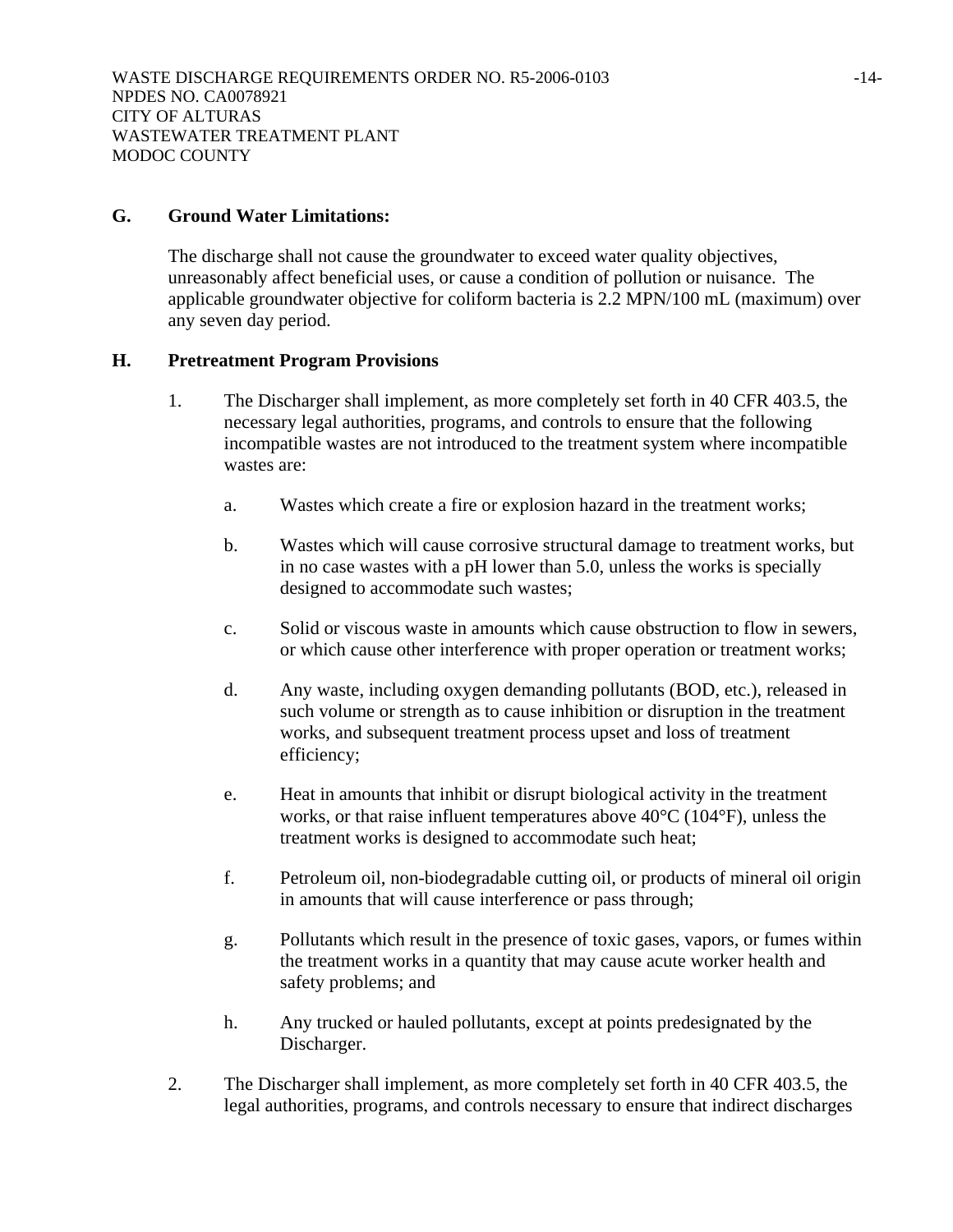do not introduce pollutants into the sewage system that either alone or in conjunction with a discharge or discharges from other sources:

- a. Flow through the system to the receiving water in quantities or concentrations that cause a violation of this Order, or
- b. Inhibit or disrupt treatment processes, treatment system operations, or sludge processes, use, or disposal and either cause a violation of this Order or prevent sludge use or disposal in accordance with this Order.
- 3. The Discharger shall notify industrial users, subject to Categorical Pretreatment Standards under 40 CFR 403.6 and 40 CFR Chapter I, Subchapter N, of their discharge effluent limitations. The limitations must be at least as stringent as the pretreatment standards contained in the applicable federal category. The Discharger may develop more stringent technically based local limitations if it can show cause. The Discharger shall notify the Regional Board if an industrial user violates its discharge effluent limitations to the collection system.

## **H. Provisions:**

- 1. Treatment facilities shall be located and operated to prevent inundation or washout due to floods with a 100-year return frequency.
- 2. This Permit includes a compliance schedule for implementing the phase I treatment plant improvements and achieving compliance with the disinfected secondary-2.2 coliform effluent limits. The time schedule for these tasks is as follows:

| Task                                                                   | Compliance/Completion Due |
|------------------------------------------------------------------------|---------------------------|
| Complete Phase I Improvements                                          | 15 November 2007          |
| Attain Compliance with Final Coliform Effluent Limits 15 November 2008 |                           |

- 3. After **15 November 2008**, wastewater shall be oxidized, coagulated, filtered and disinfected, or equivalent treatment provided.
- 4. The Discharger is required to meet the more stringent final effluent coliform limits only during periods when there is less than 20:1 dilution in the receiving water, provided that the upstream receiving water flow is monitored to insure that a 20:1 dilution exists at the time of discharge. If upstream receiving water flow is not monitored, the more stringent final effluent limits for coliform will apply annually during the period **15 June through 15 November**. (While there can be low flow conditions during the period 15 November through 15 January, there is no irrigation of food crops or contact recreation in progress at that time.)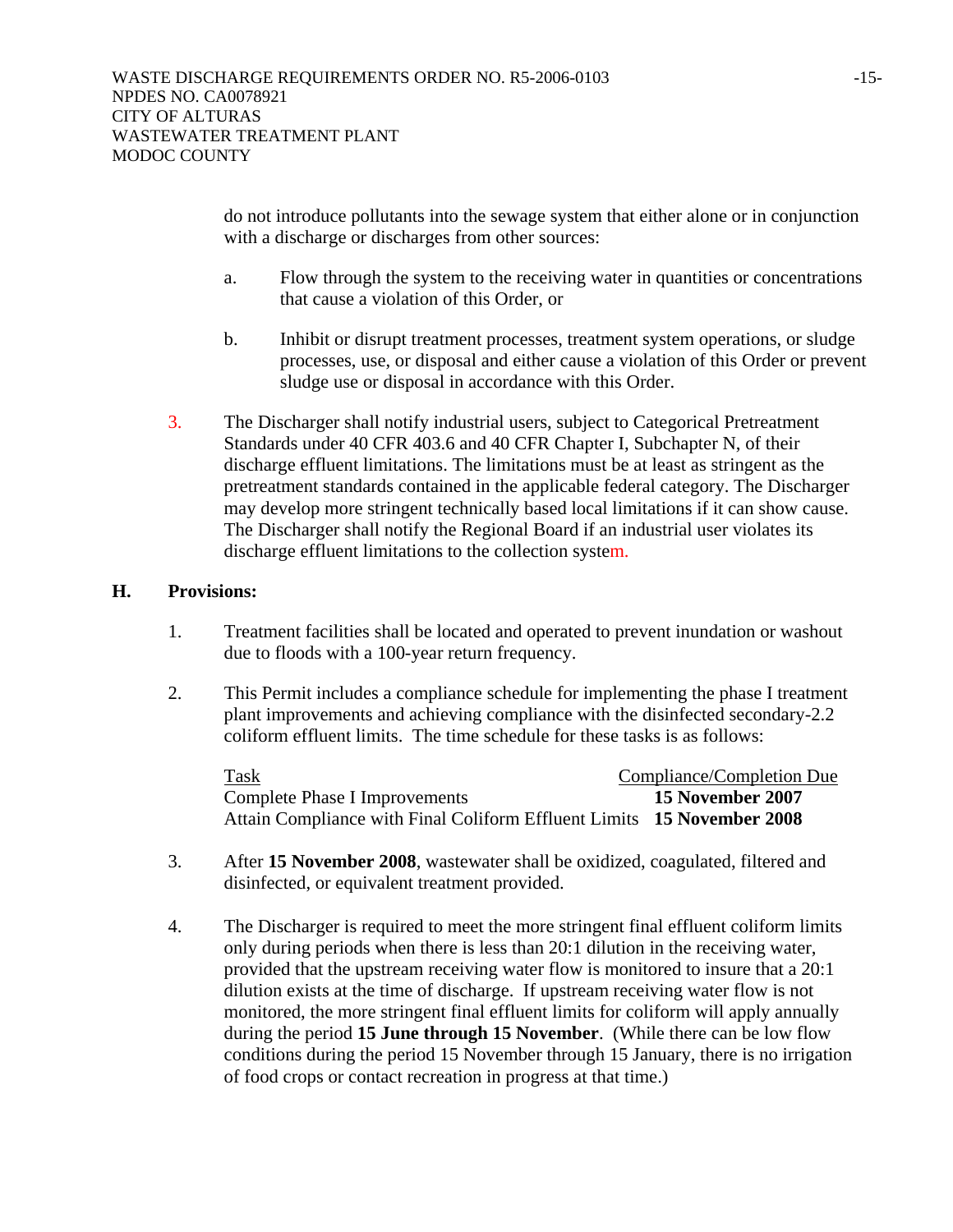- 5. **Within 60 days** after adoption of this Order, the Discharger shall complete and submit a compliance time schedule justification for copper and zinc. The compliance schedule justification shall include all items specified by the SIP Section 2.1, Paragraph 3 (items (a) through (d)). The final water quality based effluent limitations for copper and zinc become effective **60 days** after adoption of this Order unless an acceptable compliance schedule justification meeting the requirements of Section 2.1 of the SIP is completed and submitted by the Discharger. If an acceptable compliance schedule justification is submitted, the interim effluent limits described in this Order for copper and zinc will supercede the final effluent limits until **18 May 2010.** At that time the final effluent limits will be fully applicable. As this schedule is greater than one year, the Discharger shall submit annual progress reports on **1 July**  each year until the Discharger achieves compliance with the final water quality based effluent limitations for copper and zinc. Within **12 months** of adoption of this Order, the Discharger shall either (1) submit a workplan for reducing the concentrations of pollutants in the discharge to levels that will comply with the final effluent limits, or (2) submit a workplan(s) for studies that will prove that the final effluent limits should be modified based on site-specific conditions. The Discharger must take such actions necessary to comply with the final effluent limits. The Regional Board may reopen this Order and modify the final effluent limits if appropriate, based on results of studies the Discharger may conduct.
- 6. The Discharger shall not allow pollutant-free wastewater to be discharged into the collection, treatment, and disposal system in amounts that significantly diminish the system's capability to comply with this Order. Pollutant-free wastewater means rainfall, groundwater, cooling waters, and condensates that are essentially free of pollutants.
- 7. The Discharger shall conduct the chronic toxicity testing specified in the Monitoring and Reporting Program. If the testing indicates that the discharge causes, has the reasonable potential to cause, or contributes to an in-stream excursion above effluent toxicity limitations established by this Order, the Discharger shall initiate a Toxicity Identification Evaluation (TIE) to identify the causes of toxicity. Upon completion of the TIE, the Discharger shall submit a workplan to conduct a Toxicity Reduction Evaluation (TRE) and, after Central Valley Water Board evaluation, conduct the TRE. This Order will be reopened and a chronic toxicity limitation included and/or a limitation for the specific toxicant identified in the TRE included.
- 8. The Discharger shall use the best practicable treatment or control technique currently available to limit mineralization to no more than a reasonable increment.
- 9. The Discharger shall report to the Central Valley Water Board any toxic chemical release data it reports to the State Emergency Response Commission within 15 days of reporting the data to the Commission pursuant to section 313 of the Emergency Planning and Community Right to Know Act of 1986.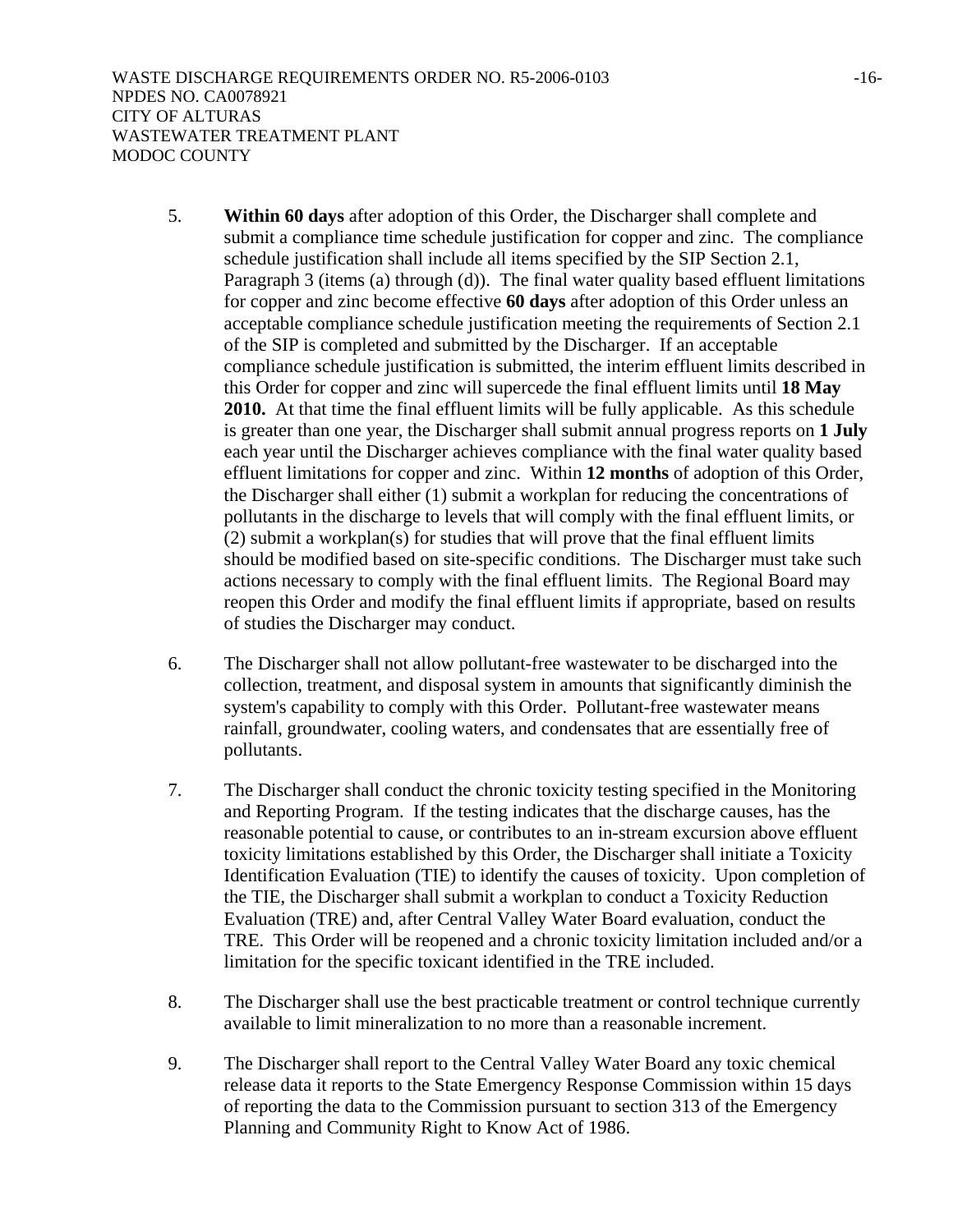- 10. The Discharger shall comply with all the items of the "Standard Provisions and Reporting Requirements for Waste Discharge Requirements (NPDES)," dated February 2004, which are part of this Order. This attachment and its individual paragraphs are referred to as "Standard Provisions".
- 11. The Discharger shall comply with Monitoring and Reporting Program No. R5-2006-0103, which is part of this Order, and any revisions thereto as ordered by the Executive Officer.

When requested by USEPA, the Discharger shall complete and submit Discharge Monitoring Reports. The submittal date shall be no later than the submittal date specified in the Monitoring and Reporting Program for Discharger Self Monitoring Reports. DMRs must be signed and certified as required by the standard provisions. The Discharge shall submit the original DMR and one copy of the DMR to the address listed below:

Water Resources Control Board Discharge Monitoring Report Processing Center Post Office Box 671 Sacramento, CA 95

- 12. **This Order expires on 11 November 2011**, and the Discharger must file a Report of Waste Discharge in accordance with Title 23, CCR, not later than 180 days in advance of such date in application for renewal of waste discharge requirements if it wishes to continue the discharge.
- 13. Prior to making any change in the discharge point, place of use, or purpose of use of the wastewater, the Discharger shall obtain approval of, or clearance from, the State Water Board (Division of Water Rights).
- 14. In the event of any change in operation, control or ownership of land or waste discharge facilities presently owned or controlled by the Discharger, the Discharger shall notify the succeeding owner or operator of the existence of this Order by letter, a copy of which shall be immediately forwarded to this office.

To assume operation under this Order, the succeeding owner or operator must apply in writing to the Executive Officer requesting transfer of the Order. The request must contain the requesting entity's full legal name, the state of incorporation if a corporation, address and telephone number of the persons responsible for contact with the Central Valley Water Board and a statement. The statement shall comply with the signatory paragraph of Standard Provision D.6 and state that the new owner or operator assumes full responsibility for compliance with this Order. Failure to submit the request shall be considered a discharge without requirements, a violation of the CWC. Transfer shall be approved or disapproved in writing by the Executive Officer.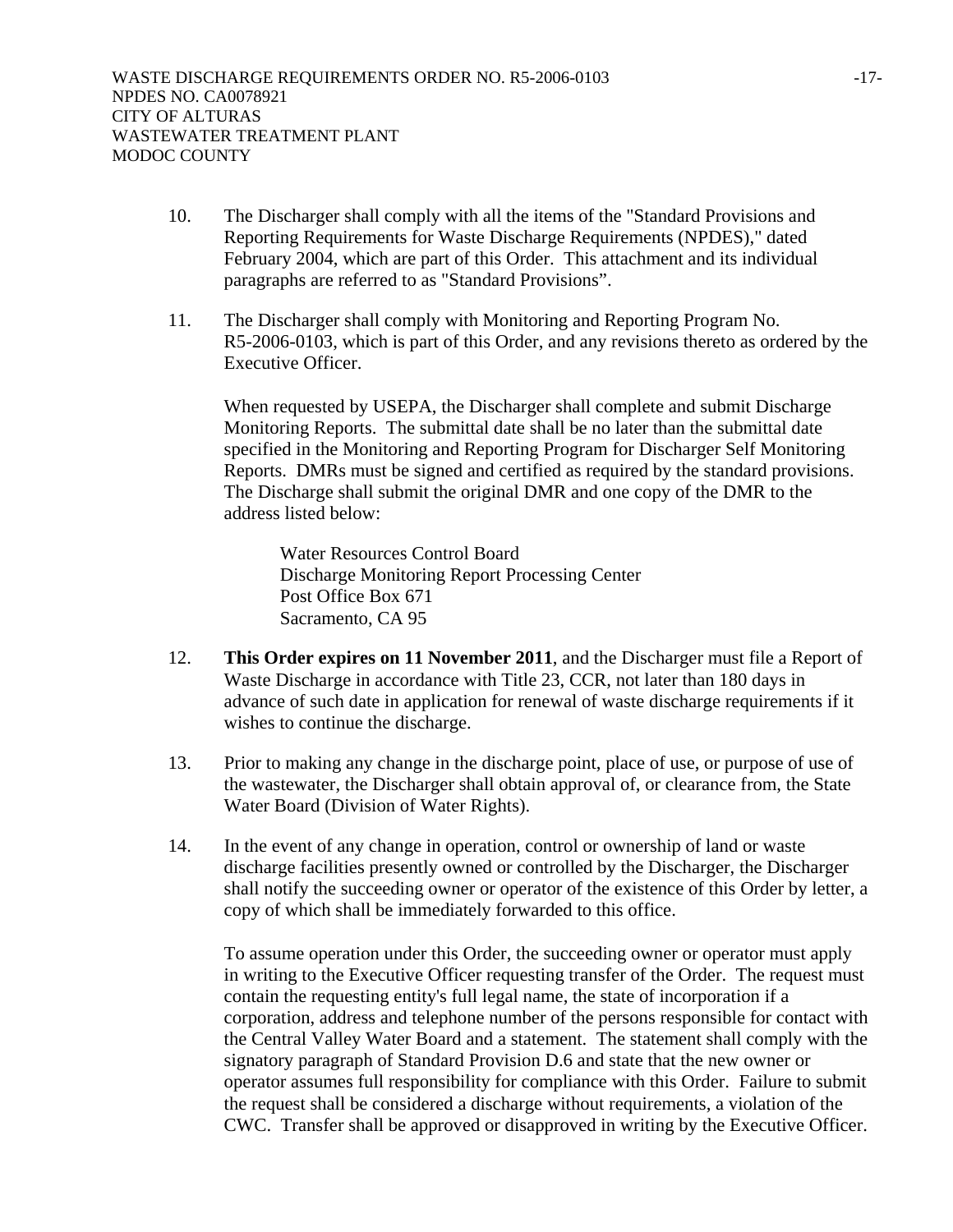I, PAMELA C. CREEDON, Executive Officer, do hereby certify the foregoing is a full, true, and correct copy of an Order adopted by the California Regional Water Quality Control Board, Central Valley Region, on 22 September 2006.

> \_\_\_\_\_\_\_\_\_\_\_\_\_\_\_\_\_\_\_\_\_\_\_\_\_\_\_\_\_\_\_\_\_\_\_\_ PAMELA C. CREEDON, Executive Officer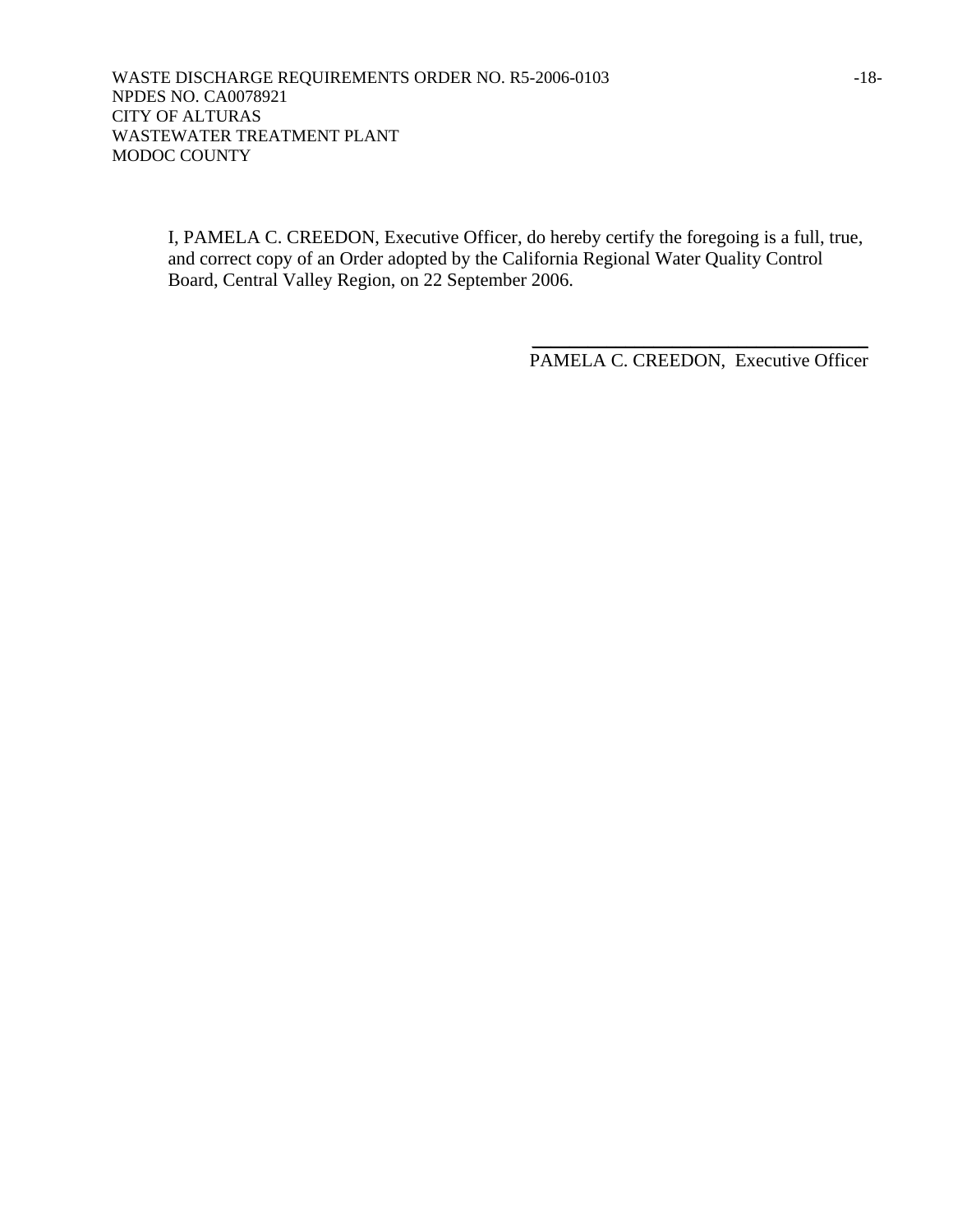## CALIFORNIA REGIONAL WATER QUALITY CONTROL BOARD CENTRAL VALLEY REGION

#### NPDES NO. CA0078921

# MONITORING AND REPORTING PROGRAM NO. R5-2006-0103 FOR CITY OF ALTURAS WASTEWATER TREATMENT PLANT MODOC COUNTY

The Code of Federal Regulations (CFR) at 40 CFR Section 122.48 requires that all NPDES permits specify monitoring and reporting requirements. California Water Code sections 13267 and 13383 also authorize the Central Valley Regional Water Quality Control Board (Central Valley Water Board) to require technical and monitoring reports. This Monitoring and Reporting Program establishes monitoring and reporting requirements, which implement the federal and California regulations.

## **INFLUENT MONITORING**

A sampling station shall be established where representative samples of influent can be collected. Samples shall be collected at the influent sampling station at approximately the same time as effluent samples and should be representative of the influent flow for the period sampled. Influent samples shall be analyzed according to the following schedule.

| <b>Constituent</b>            | Units | <b>Type of Sample</b> | <b>Sampling Frequency</b> |
|-------------------------------|-------|-----------------------|---------------------------|
| Flow                          | mgd   | Continuous            | Daily                     |
| BOD <sub>5</sub>              | mg/L  | 24-hr Composite       | Monthly                   |
| <b>Total Suspended Solids</b> | mg/L  | 24-hr Composite       | Monthly                   |

## **EFFLUENT MONITORING**

Effluent samples shall be collected at Discharge Point 001 and 002 downstream of the last connection through which wastes can be admitted to the outfall. Effluent samples shall be representative of the volume and nature of the discharge. Composite samples may be collected by a proportional sampling device approved by the Executive Officer or by grab samples composited proportionately to flow. When compositing grab samples, the sampling interval shall not exceed one hour. The time of collection of grab samples shall be recorded. Effluent samples shall be analyzed according to the following schedule.

| <b>Constituent</b>             | <b>Units</b> | <b>Type of Sample</b> | <b>Sample Frequency</b> |
|--------------------------------|--------------|-----------------------|-------------------------|
| Flow                           | mgd          | Continuous            | Daily                   |
| <b>Total Residual Chlorine</b> | mg/L         | Continuous            | Daily                   |
| BOD <sub>5</sub>               | mg/L         | 24-hr Composite       | Weekly                  |
| <b>Total Suspended Solids</b>  | mg/L         | 24-hr Composite       | Weekly                  |
| pH                             | pH units     | Grab                  | Weekly                  |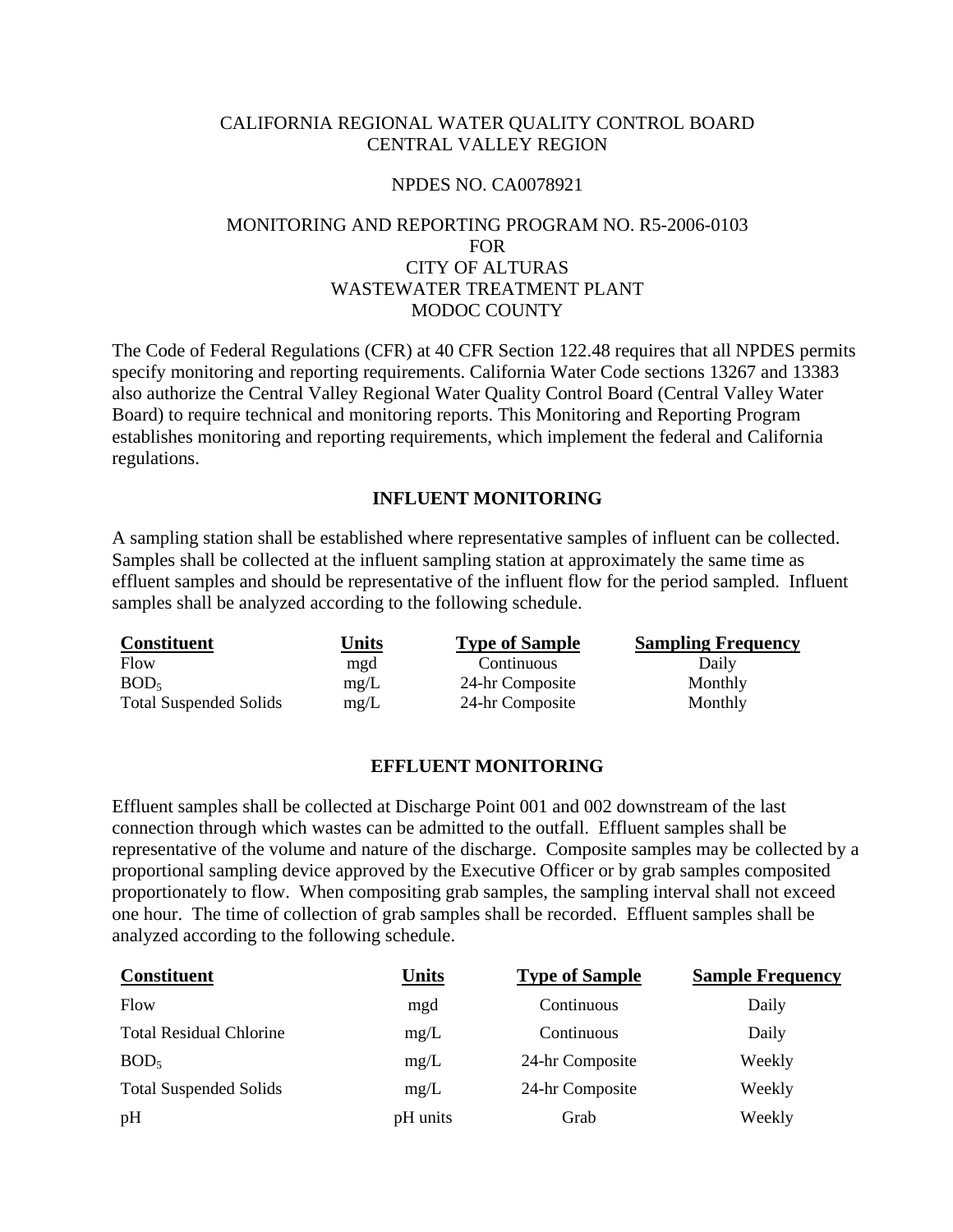| Electrical Conductivity $@$ 25 $°C$ | umhos/cm                                                     | Grab            | Monthly                  |  |
|-------------------------------------|--------------------------------------------------------------|-----------------|--------------------------|--|
| <b>Total Coliform Bacteria</b>      | $MPN/100$ mL                                                 | Grab            | Weekly                   |  |
| Temperature                         | $\rm ^{\circ}C$                                              | Grab            | Weekly                   |  |
| Ammonia                             | mg/L                                                         | Grab            | Quarterly                |  |
| Priority Pollutants <sup>a</sup>    | $\text{ug/L}$                                                | 24 hr Composite | Once during Permit Cycle |  |
| Acute Toxicity <sup>c</sup>         | % survival                                                   | Grab            | Quarterly                |  |
| <b>Total Dissolved Solids</b>       | mg/L                                                         | Grab            | Quarterly                |  |
| Turbidity <sup>d</sup>              | <b>NTU</b>                                                   | Grab            | Daily                    |  |
| Zinc (Total and Disolved) $^e$      | $\text{ug/L}$                                                | 24 hr Composite | Monthly                  |  |
| Copper (Total and Disolved) $^e$    | $\text{ug/L}$                                                | 24 hr Composite | Monthly                  |  |
| Hardness <sup>e</sup>               | mg/L                                                         | 24 hr Composite | Monthly                  |  |
| Cyanide <sup>f</sup>                | $\text{ug/L}$                                                | Grab            | Quarterly (One Year)     |  |
| Chronic Toxicity                    | To be done once during permit cycle. See requirements below. |                 |                          |  |

<sup>a</sup> Samples shall be analyzed for the toxic priority pollutants identified by the California Toxics Rule at 40 CFR 131.38. Effluent samples shall be collected simultaneously with receiving water samples to be analyzed for the Priority Pollutants. See requirements below under section "Priority Pollutant

Monitoring". Priority Pollutant sampling should not be conducted prior to **15 November 2008**.<br><sup>b</sup> Priority pollutant sampling shall be performed once during the Permit cycle following the start of operation of the new upgraded treatment system.

c All acute toxicity bioassays shall be performed according to EPA-821-R-02-012 *Methods for Measuring the Acute Toxicity of Effluents and Receiving Waters to Freshwater and Marine Organisms, Fifth Edition,* October 2002 (or latest edition) using *Pimephales promelas* with no pH adjustment, with exceptions granted to the Discharger by the Executive Officer and the Environmental Laboratory Accreditation Program (ELAP). Temperature and pH shall be recorded at the time of bioassay sample collection.

d Turbidity monitoring is not required until after **15 November 2008**, at which time the Discharger is required to meet the more stringent final effluent coliform limits as recommended by the California Department of Health Services

<sup>e</sup> Samples shall be taken monthly for the first 12 months and quarterly during the months of June, September, December and March thereafter.

 ${}^f$ Cyanide shall be monitored quarterly for one year to determine if there is reasonable potential for exceeding an applicable water quality criterion.

## **RECEIVING WATER MONITORING**

All receiving water samples shall be grab samples. Receiving water monitoring shall include the following:

| <b>Station</b> | <b>Station Description</b>                                               |
|----------------|--------------------------------------------------------------------------|
| $R-1$          | Immediately upstream from the point of discharge and downstream from the |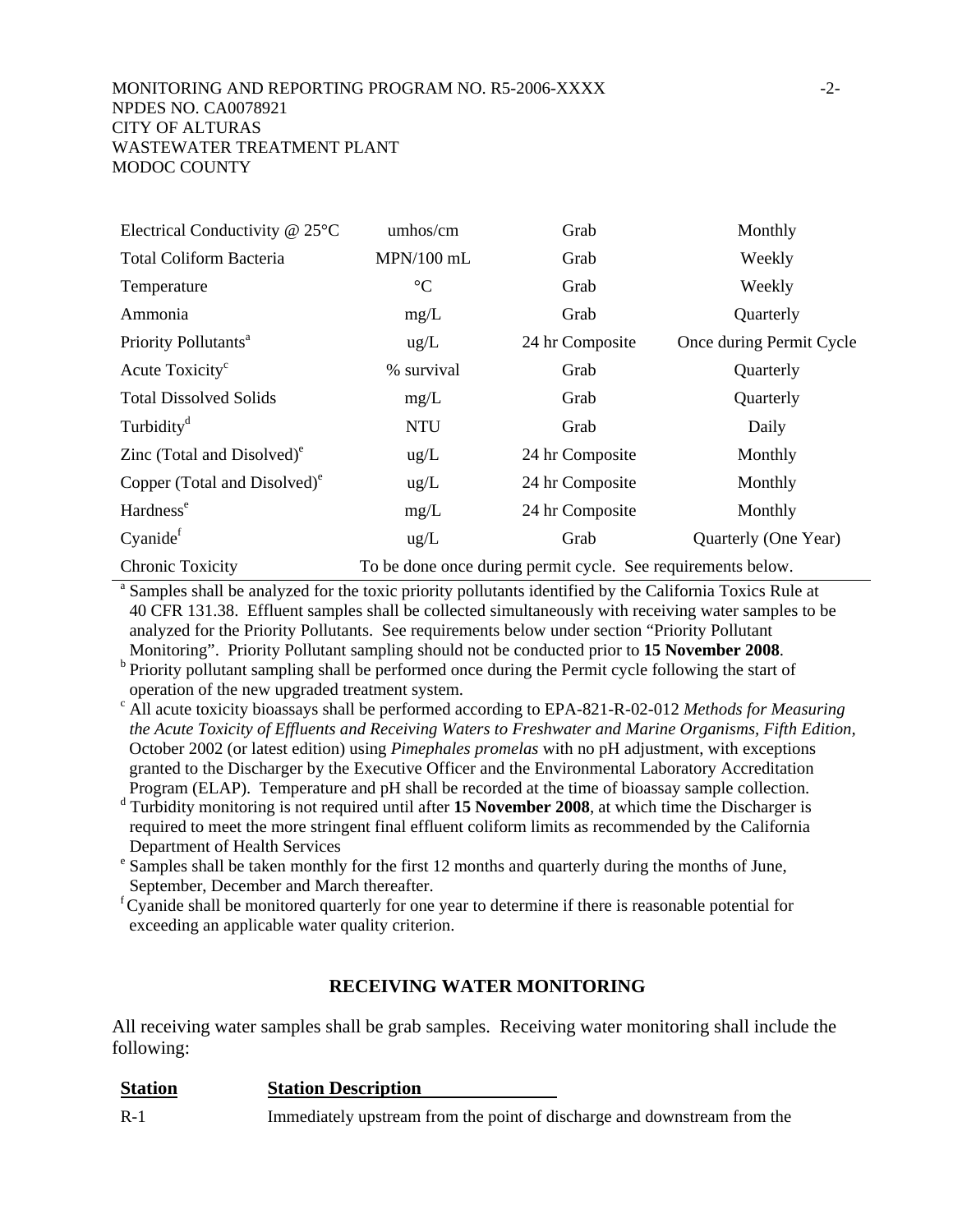# confluence of the North and South Forks of the Pit River R-2 100 feet downstream from the point of discharge

Receiving water samples shall be analyzed according to the following schedule.

| <b>Constituent</b>                       | <b>Units</b>    | <b>Station</b>  | <b>Sampling Frequency</b> |
|------------------------------------------|-----------------|-----------------|---------------------------|
| Dissolved Oxygen                         | mg/L            | $R-1, R-2$      | Weekly                    |
| pH                                       | pH units        | $R-1, R-2$      | Weekly                    |
| Temperature                              | $\rm ^{\circ}C$ | $R-1, R-2$      | Weekly                    |
| <b>Electrical Conductivity</b><br>@25°C  | umbos/cm        | $R-1, R-2$      | Weekly                    |
| Zinc (Total and Disolved) $a$            | ug/L            | $R-1, R-2$      | Monthly                   |
| Copper (Total and Disolved) <sup>a</sup> | $\text{ug/L}$   | $R-1, R-2$      | Monthly                   |
| Hardness <sup>a</sup>                    | mg/L            | $R-1, R-2$      | Monthly                   |
| Priority Pollutants <sup>b,c</sup>       | $\text{ug/L}$   | $R-1$           | Once during Permit Cycle  |
| Upstream Flow <sup>d</sup>               | mgd             | N. and S. Forks | Weekly                    |

<sup>a</sup> Samples shall be taken monthly for a period of 12 months and bi-annually in the months of June and December thereafter.

<sup>b</sup> Samples shall be analyzed for the toxic priority pollutants identified by the California Toxics Rule at 40 CFR 131.38. Receiving water samples shall be collected simultaneously with effluent samples to be analyzed for the priority pollutants. Monitoring shall be conducted in accordance with procedures described below under section "Priority Pollutant Monitoring".

 $\epsilon$  Priority pollutant sampling shall be performed once during the Permit cycle, following the start of operation of the new upgraded treatment plant.

<sup>d</sup> Upstream flow must be determined by adding the flows in the North and South Forks. North Fork Flow may be determined at the Estes Street bridge. South Fork flow may be determined at the Likely gauging station. Upstream receiving water flow monitoring is required to determine whether a 20:1 effluent dilution exists.

Whenever receiving water samples are collected, the Discharger shall observe receiving water conditions throughout the reach bounded by Stations R-1, R-2 and record observations pertaining to:

Floating or suspended matter Films, sheens, and coatings Bottom deposits

Discoloration Algae, fungi, and slime growth Aquatic life **Potential nuisance conditions** 

# **CHRONIC TOXICITY MONITORING**

Chronic toxicity monitoring shall be conducted to determine whether the effluent is contributing toxicity to the receiving water. The testing shall be conducted as specified in EPA-821-R-02-013*,*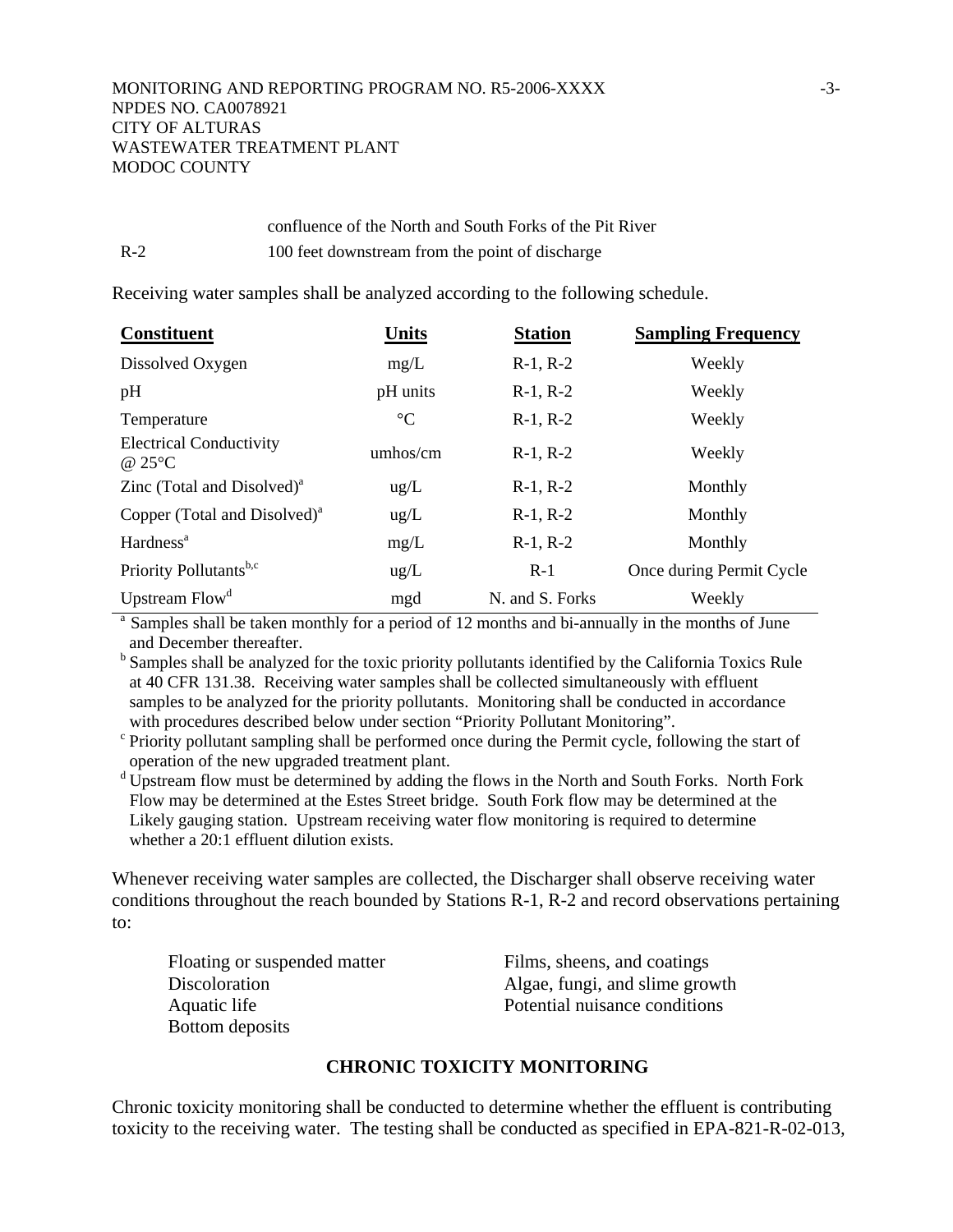#### MONITORING AND REPORTING PROGRAM NO. R5-2006-XXXX  $-4$ -NPDES NO. CA0078921 CITY OF ALTURAS WASTEWATER TREATMENT PLANT MODOC COUNTY

*Short-Term Methods for Estimating the Chronic Toxicity of Effluents and Receiving Waters to Freshwater Organisms,* Fourth Edition, October 2002. Composite samples shall be collected at the discharge of the plant prior to its entering the unnamed agricultural drain. It has been demonstrated in the past that water from the Pit River upstream of the discharge point exhibits toxicity and cannot, therefore, be used as dilution water in the chronic toxicity test. Laboratory water shall be used as the dilution water. Twenty-four hour composite samples shall be representative of the volume and quality of the discharge. If at the time of sampling the discharge is not continuous the sample shall be a composite over the entire discharge time for the day. Time of sample collection shall be recorded. The chronic toxicity monitoring shall be performed on the undiluted effluent samples. The sensitivity of the test organisms to a reference toxicant shall be determined concurrently with each bioassay and reported with the test results. Both the reference toxicant and effluent test must meet all test acceptability criteria as specified in the chronic manual. If the test acceptability criteria are not achieved, then the Discharger must re-sample and re-test within 14 days. Chronic toxicity monitoring shall include the following:

Species: *Pimephales promelas, Ceriodaphnia dubia* and *Selenastrum capriconicutum*

Frequency: Once prior to expiration of this Order

## **PRIORITY POLLUTANT MONITORING**

The State Water Resources Control Board (State Water Board) adopted the *Policy for Implementation of Toxics Standards for Inland Surface Waters, Enclosed Bays, and Estuaries of California* (known as the State Implementation Policy or SIP). The SIP states that the Regional Boards will require periodic monitoring (at least once prior to issuance and reissuance of a permit) for pollutants for which criteria or objectives apply and for which no effluent limitations have been established.

Receiving water samples shall be collected upstream at receiving water station R-1. Receiving water and effluent samples shall be collected simultaneously, and analyzed for the CTR pollutants (identified in Attachment E) plus pH and hardness. The Discharger is not required to perform asbestos monitoring or additional dioxin congener monitoring. All analyses shall be performed at a laboratory certified by the California Department of Health Services. The laboratory is required to submit the Minimum Level (ML) and the Method Detection Limit (MDL) with the reported results for each of the analytes. Laboratory methods and limits shall be as described in the *Policy for Implementation of Toxics Standards for Inland Surface Waters, Enclosed Bays, and Estuaries of California* (2000), unless a variance has been approved by the Executive Officer.

All organic analyses shall be by Gas Chromatography/Mass Spectrometry (GCMS), Method 8260B for volatiles and Method 8270C for semi-volatiles. Pesticides shall be analyzed by Method 8081A. Dioxins shall be analyzed by Method 1613/8290. If organic analyses are run by Gas Chromatography (GC) methods, any detectable concentrations are to be confirmed by GCMS. Inorganics shall be analyzed by the following Methods.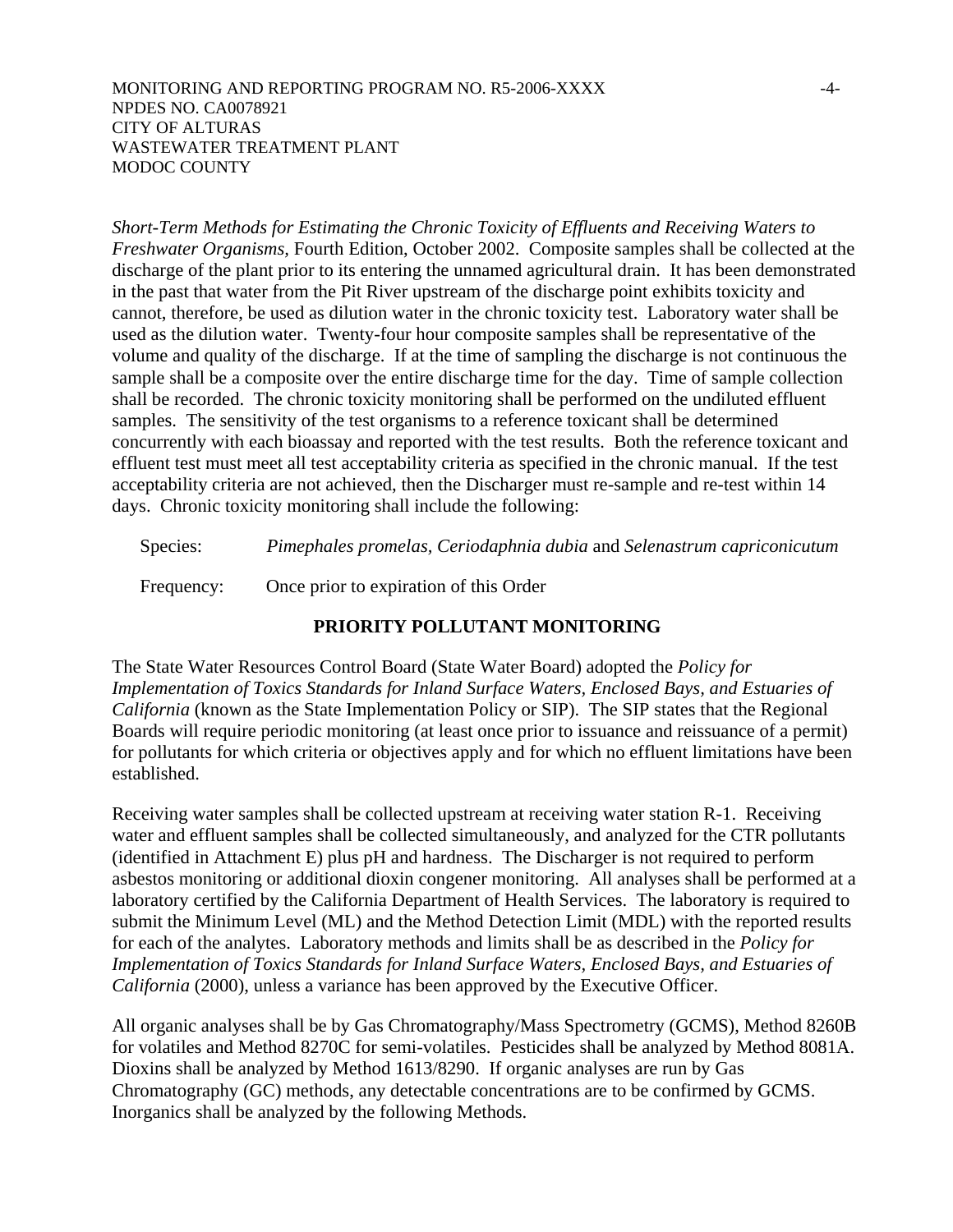Metals shall be analyzed by the USEPA methods listed below. Alternative analytical procedures may be used with approval by the Central Valley Water Board if the alternative method has the same or better detection level than the method listed.

| <b>Method Description</b>                                          | <b>EPA Method</b> | <b>Constituents</b>                                                                                        |
|--------------------------------------------------------------------|-------------------|------------------------------------------------------------------------------------------------------------|
| <b>Inductively Coupled</b><br>Plasma/Mass Spectrometry<br>(ICP/MS) | 1638              | Antimony, Beryllium, Cadmium, Copper,<br>Lead, Nickel, Selenium, Silver, Thallium,<br>Total Chromium, Zinc |
| Cold Vapor Atomic<br>Absorption (CVAA)                             | 1631              | Mercury                                                                                                    |
| Gaseous Hydride Atomic<br>Absorption (HYDRIDE)                     | 206.3             | Arsenic                                                                                                    |
| Flame Atomic Absorption<br>(FAA)                                   | 218.4             | Chromium VI                                                                                                |
| Colorimetric                                                       | $335/2$ or 3      | Cyanide                                                                                                    |

All priority pollutant metal analyses shall be performed at a laboratory certified by the California Department of Health Services. The laboratory is required to submit the Minimum Level (ML) and the Method Detection Limit (MDL) with the reported results for each constituent. The MDL should be as close as practicable to the USEPA MDL determined by the procedure found in 40 CFR Part 136. The results of analytical determinations for the presence of chemical constituents in a sample shall use the following reporting protocols:

- a. Sample results greater than or equal to the reported ML shall be reported as measured by the laboratory.
- b. Sample results less than the reported ML, but greater than or equal to the laboratory's MDL, shall be reported as "Detected but Not Quantified," or DNQ. The estimated chemical concentration of the sample shall also be reported.
- c. For the purposes of data collection, the laboratory shall write the estimated chemical concentration next to DNQ as well as the words "Estimated Concentration." Numerical estimates of data quality may be by percent accuracy  $(+ or - a$  percentage of the reported value), numerical ranges (low to high), or any other means considered appropriate by the laboratory.
- d. Sample results that are less than the laboratory's MDL shall be reported as "Not Detected" or ND.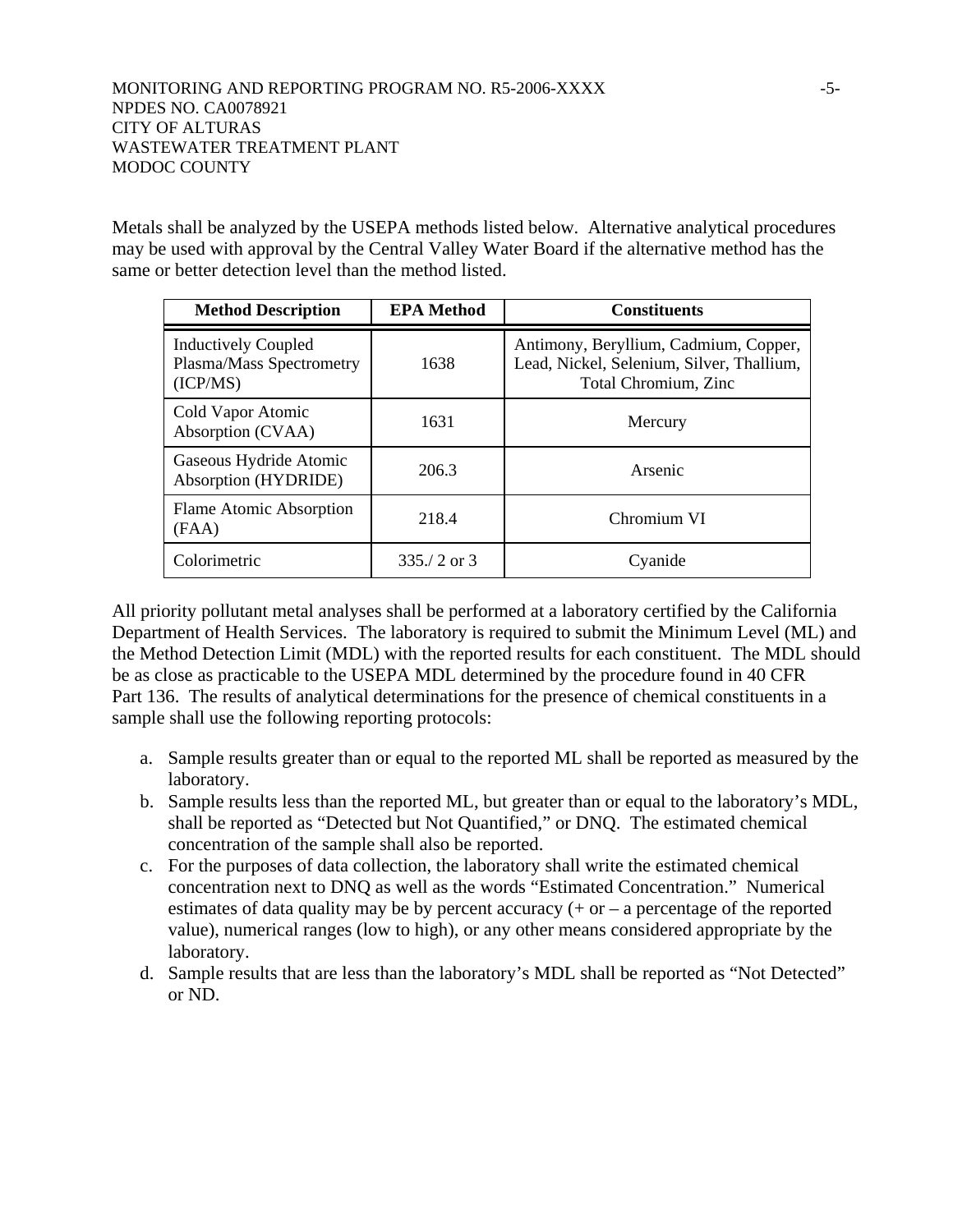#### **SLUDGE MONITORING**

A composite sample of sludge shall be collected annually in accordance with the USEPA POTW Sludge Sampling and Analysis Guidance Document, August 1989, and tested for the following metals:

| Cadmium  | Lead   |
|----------|--------|
| Chromium | Nickel |
| Copper   | Zinc.  |

Sampling records shall be retained for a minimum of five years. A log shall be kept of sludge quantities generated, and of handling and disposal activities. The frequency of entries is discretionary; however, the log should be complete enough to serve as a basis for part of the annual report. The Discharger shall submit annually by 30 January:

- 1. Annual sludge production in dry tons and percent solids.
- 2. A description of disposal methods, including the following information related to the disposal methods used at the facility. If more than one method is used, include the percentage of annual sludge production disposed by each method.
	- a. For landfill disposal, include: (1) the Central Valley Water Board's waste discharge requirement Order numbers that regulate the landfill(s) used; (2) the present classifications of the landfill(s) used; and (3) the names and locations of the facilities receiving sludge.
	- b. For land application, include: (1) the location of the site(s); (2) the Central Valley Water Board's waste discharge requirement numbers that regulate the site $(s)$ ;  $(3)$  the application rate in lbs/acre/year (specify wet or dry); and (4) subsequent uses of the land.
	- c. For other disposal methods, include: (1) the location of the site(s); and (2) the Central Valley Water Board's waste discharge requirement numbers that regulate the  $site(s)$ .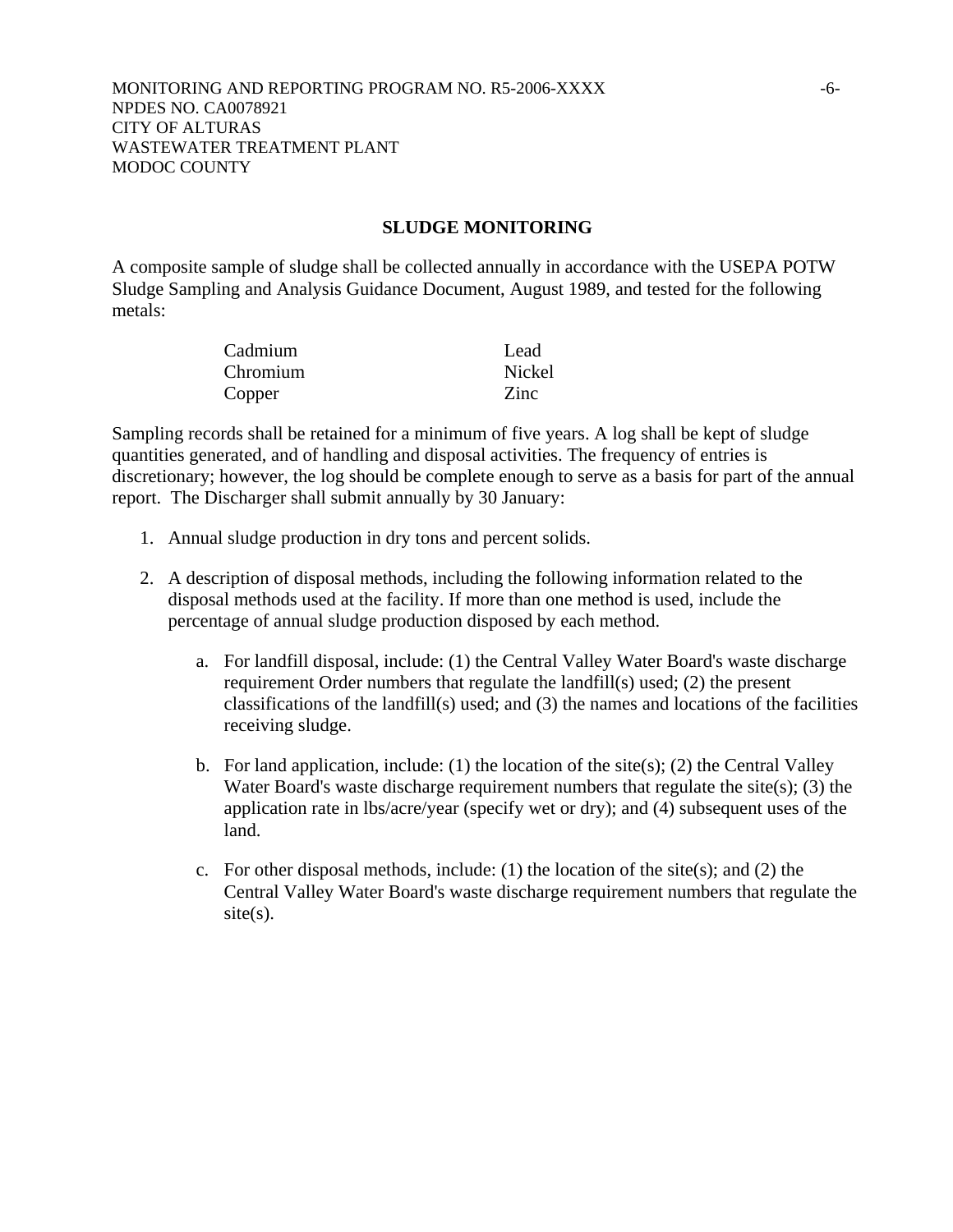## **REPORTING**

Unless otherwise specified, monitoring results shall be submitted to the Central Valley Water Board by the first day of the second month following sample collection (i.e., the January report is due by 1 March). Effective in January 2004, any NPDES effluent monitoring report received more than 30 days after its due date is subject to a \$3000 Mandatory Minimum Penalty [Water Code Section 13385]. An additional \$3000 penalty is required for each 30 days a report is late. If you have no discharge, you must still submit a report indicating that no discharge occurred, or you will be subject to the \$3000 penalty.

In reporting the monitoring data, the Discharger shall arrange the data in tabular form so that the date, the constituents, and the concentrations are readily discernible. The data shall be summarized in such a manner to illustrate clearly whether the discharge complies with the waste discharge requirements.

If the Discharger monitors any pollutant at the locations designated herein more frequently than is required by this Order, the results of such monitoring shall be included in the calculation and reporting of the values required in the discharge monitoring report form. Such increased frequency shall be indicated on the Discharge Monitoring Reports.

Upon written request of the Central Valley Water Board, the Discharger shall submit an Annual Report (calendar year) with both tabular and graphical summaries of the monitoring data obtained during the previous year. The report shall discuss the facility's compliance record. If violations have occurred, the report shall also discuss the corrective actions taken and planned to bring the discharge into full compliance with the waste discharge requirements. The Annual Report shall be submitted by **1 February of the subsequent year** and shall address all aspects of the waste discharge requirements (effluent limitations, compliance schedules, storm water, sludge handling and disposal, etc.)

At any time during the term of this permit, the State Water Board or Central Valley Water Board may notify the Discharger to electronically submit self-monitoring reports. Until such notification is given, the Discharger shall submit self-monitoring reports in accordance with the requirements described above.

All reports submitted in response to this Order shall comply with the signatory requirements of Standard Provisions D.6.

The Discharger shall implement the Monitoring and Reporting Program beginning on the effective date of this Order.

Ordered by: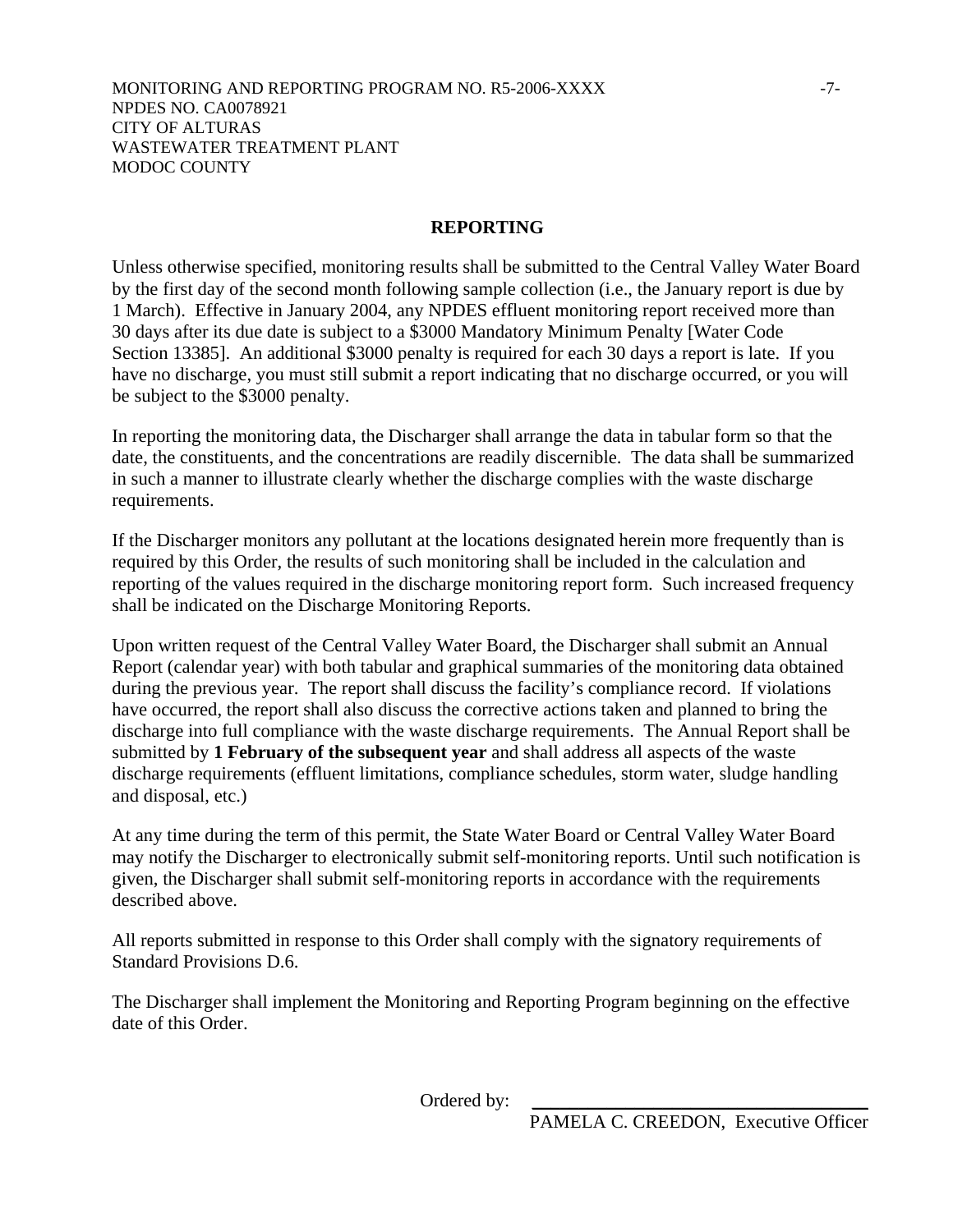#### INFORMATION SHEET

ORDER NO. R5-2006-0103 NPDES NO. CA0078921 CITY OF ALTURAS WASTEWATER TREATMENT PLANT MODOC COUNTY

## **GENERAL INFORMATION**

The City of Alturas (hereafter referred to as Discharger) submitted a Report of Waste Discharge, dated 9 December 2004, and applied for permit renewal to discharge waste under the National Pollutant Discharge Elimination System (NPDES) from the Alturas Wastewater Treatment Plant (WWTP). The Discharger is currently regulated under Waste Discharge Requirements Order No. R5-00-123 (NPDES No. CA0078921), adopted by the Central Valley Regional Water Quality Control Board (hereafter Board) on 16 June 2000.

The City of Alturas owns and operates a wastewater collection, treatment, and disposal system, and provides sewerage service within the city limits. The treatment plant (Assessors Parcel No 022- 130-11) is in Section 14, Township 42 North, Range 12 East of the Mt. Diablo Base Line and Meridian. Treated municipal wastewater is currently discharged, at Discharge Point 001, to the Pit River, a water of the United States, immediately downstream of the confluence of the North and South Forks.

The existing treatment system consists of an inlet screen, inlet Parshall flume, grit removal, comminutor, primary clarifier, aerobic sludge digester, fixed bed trickling filter, secondary clarifier, chlorine contact chamber, dechlorination, outlet Parshall flume and outfall structure.

The Discharger was issued Cease and Desist (C&D) Order No. R5-2003-0128 on 5 September 2003, which required the City of Alturas to cease and desist discharging waste in violation of Waste Discharge Requirements Order No. 5-00-123 (NPDES No. CA0078921). Specifically the Order required the City to submit a report identifying the selected alternative to either upgrading or replacing the treatment plant.

The City has been approved for Small Communities Grant funding and has submitted a plan through their engineering consultant for upgrading the plant which includes: new grinder for headworks, replacement of trickling filter media, replacement of trickling filter pumps and pump drives, addition of secondary clarifier, modification of Parshall flume, new chlorine contact chamber, new concrete sludge drying beds, upgrade of collection system pump stations, slip lining of approximately 2,400 ft of sewer line and modification of chlorination controls.

The facility is in the Pit River Hydrologic Sub Area No. 526.52, as depicted on interagency hydrologic maps prepared by the California Department of Water Resources in August 1986.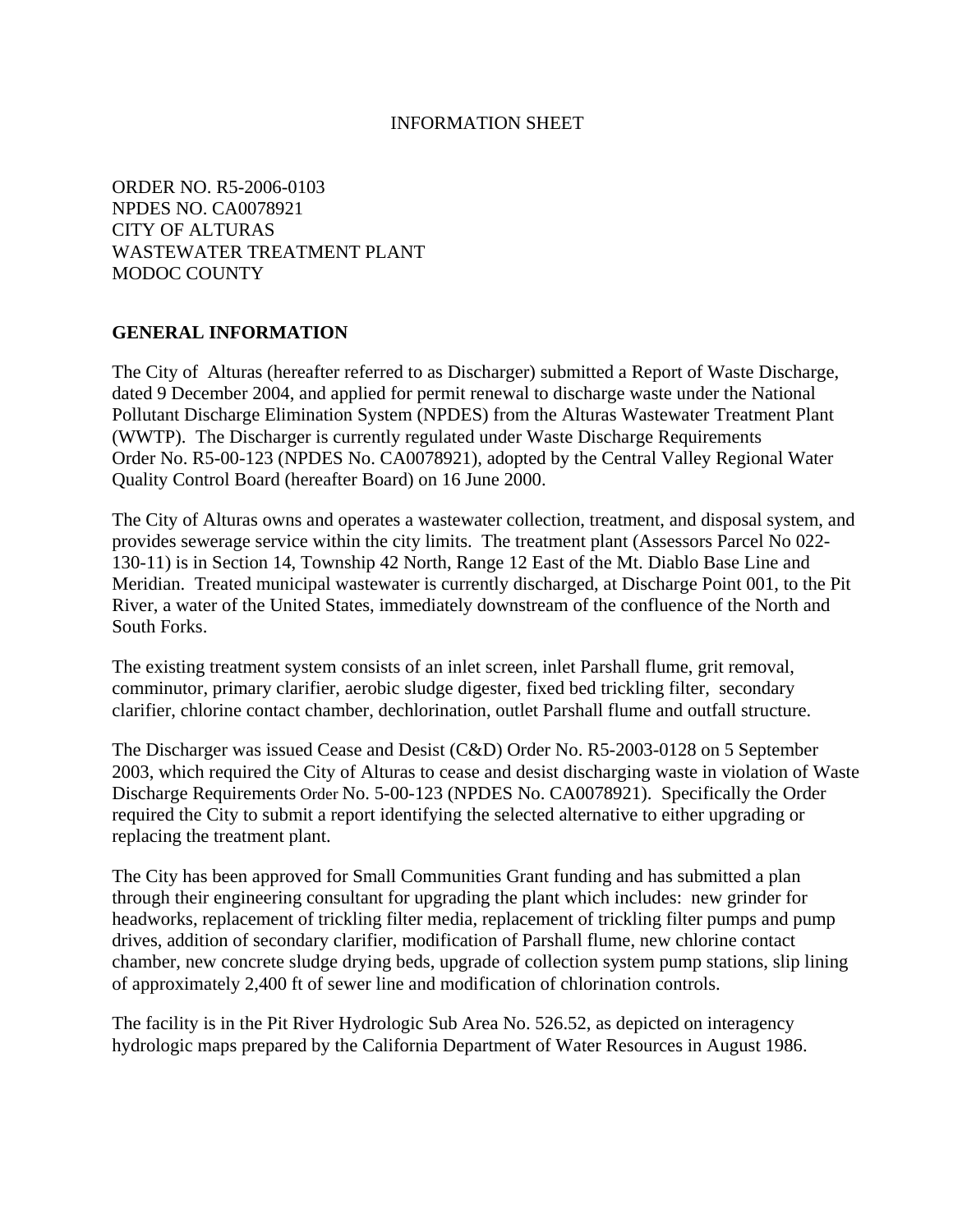## **BENEFICIAL USES**

The Basin Plan in Table II-1 identifies beneficial uses for the segment of the Pit River between the confluence of the North and South Forks and the confluence with Hat Creek. The beneficial uses identified in Table II-I are as follows: Municipal and Domestic Supply (MUN); Agricultural Supply (irrigation and stock watering) (AGR); Hydropower Generation (POW); Water Contact Recreation (contact recreation and canoeing and rafting) (REC-1); Other Noncontact Recreation (esthetic enjoyment) (REC-2); Warm Freshwater Habitat (WARM); Cold Freshwater Habitat (COLD); Warm Water Spawning, Reproduction, and/or Early Development Habitat (SPWN); and Wildlife Habitat (WILD). The beneficial uses of groundwater in the area of the City of Alturas Wastewater Treatment Plant are municipal and domestic water supply, agricultural supply, and industrial service and process supply.

## **BASIS FOR PERMIT REQUIREMENTS**

The Discharger operates a publicly owned wastewater treatment facility, and therefore, is subject to the USEPA secondary treatment regulations at 40 CFR 133.

## **Discharge Prohibitions**

Prohibitions on bypass, nuisance, and discharges that occur in a manner different than described by the Order are retained from Order No. R5-00-123 and/or are consistent with objectives of the Basin Plan, as required by the California Water Code and the Clean Water Act (CWA), to protect the beneficial uses of waters of the State.

## **Establishment of Mass-Based Effluent Limits and Effluent Flow Limit**

This Order establishes concentration-based and mass-based effluent limits. The mass-based effluent limits are calculated using the concentration-based limits and the design maximum effluent flow rate for the facility of 0.5 mgd.

## **Dilution Considerations for Effluent Limit Calculations**

In determining whether a discharge has the reasonable potential to contribute to an in-stream excursion above a narrative or numerical water quality standard (reasonable potential analysis), the dilution of the effluent in receiving water may be considered where areas of dilution are defined. The available dilution may also be used to calculate protective effluent limitations by applying water quality criteria at the edge of the defined mixing zone. In situations where receiving water flows are substantially greater than effluent flows and there is available assimilative capacity, dilution may be considered in establishing effluent limitations. During some years there are periods of zero dilution in the Pit River at 001, primarily in the middle and late summer months. Dilution, therefore, has not been considered in the calculation of effluent limitations, and the Discharger will be required to meet effluent limitations at end of pipe. The Discharger is exploring the possibility of a land application site. If and when this occurs the Central Valley Water Board may grant a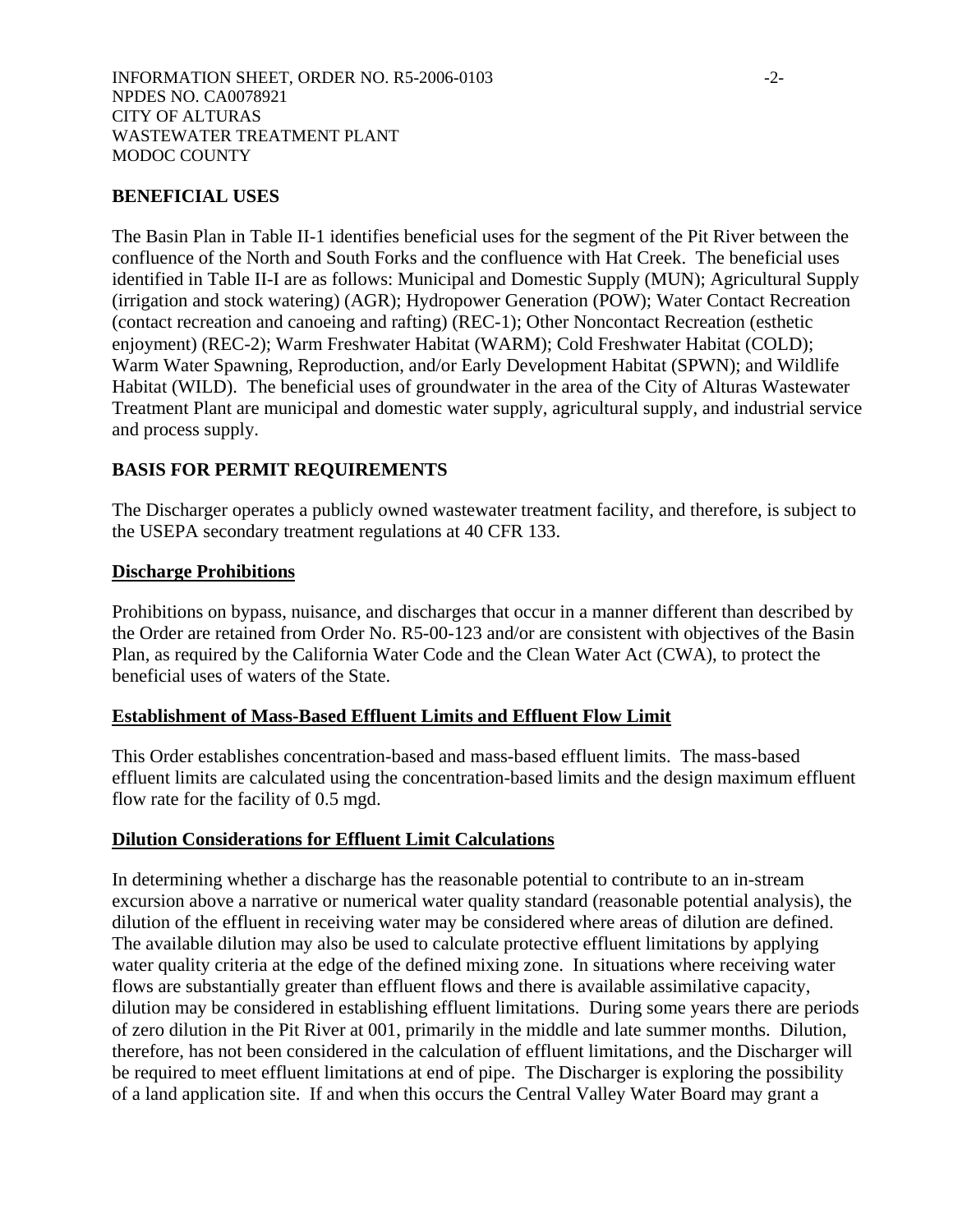seasonal dilution credit and a mixing zone, following independent study and demonstration by the Discharger that a dilution credit is appropriate.

# **Determination of Effluent Limits for CTR Constituents and Toxicity**

## *Reasonable Potential Analysis*

Federal Regulations contained in 40 CFR 122.4 (d) require effluent limitations for all pollutants that are or may be discharged at a level that will cause or have the reasonable potential to cause, or contribute to an in-stream excursion above a narrative or numerical water quality standard. The *National Toxics Rule* NTR and *California Toxics Rule* CTR contain water quality standards applicable to this discharge. On 8 December 2000, the Discharger was issued a letter under the authority of California Water Code Section 13267 requesting effluent and receiving water monitoring to perform a reasonable potential analysis to determine if pollutants are or may be discharged at a level that will cause or have the reasonable potential to cause, or contribute to an instream excursion above a narrative or numeric water quality standard. The Discharger sampled the effluent at discharge point 001, and the upstream receiving water on 2 August 2001 and 4 November 2003. Analytical results were submitted for volatile substances, semi volatile substances, pesticides, metals, asbestos, 2378 TCDD, and sixteen other dioxin congeners. The methodology described in Section 1.3 of the *Policy for Implementation of Toxics Standards for Inland Surface Waters, Enclosed Bays, and Estuaries of California* (the State Implementation Policy or SIP) was used to evaluate the Discharger's monitoring data and determine reasonable potential. Copper and zinc were detected in the effluent from Discharge 001 at concentrations that may cause or contribute to an in-stream excursion above a narrative or numerical water quality standard or objectives. Additional samples of effluent and receiving water were taken during the period from 1 January 2004 to 1 June 2005 and analyzed for copper and zinc. Results confirmed that a reasonable potential existed for these two metals. Cyanide was detected in the effluent and receiving water at elevated levels, however, the accuracy of the analysis was questionable. The Central Valley Water Board finds that there is not sufficient information to determine if the discharge has a reasonable potential to cause or contribute to in-stream excursions above applicable water quality standards resulting from cyanide, and therefore, water quality based effluent limitations for cyanide are not included in this Order. This Order requires additional sampling and analysis for cyanide to determine if a reasonable potential exists. If a reasonable potential is demonstrated, this Permit will be re-opened and an effluent limit for cyanide added.

## *Calculation of Effluent Limitations (Copper)*

Following are the steps, as presented in section 1.4.B of the SIP, to calculate the effluent limits for copper: Step 1: Applicable water quality criterion/objective (C)

CTR criteria for copper are a function of receiving water hardness. The criterion continuous concentration (CCC) is given by the following equation:

CCC (chronic) =  $e^{(0.8545 * In(hardness)-1.702) * (0.960)}$  as dissolved fraction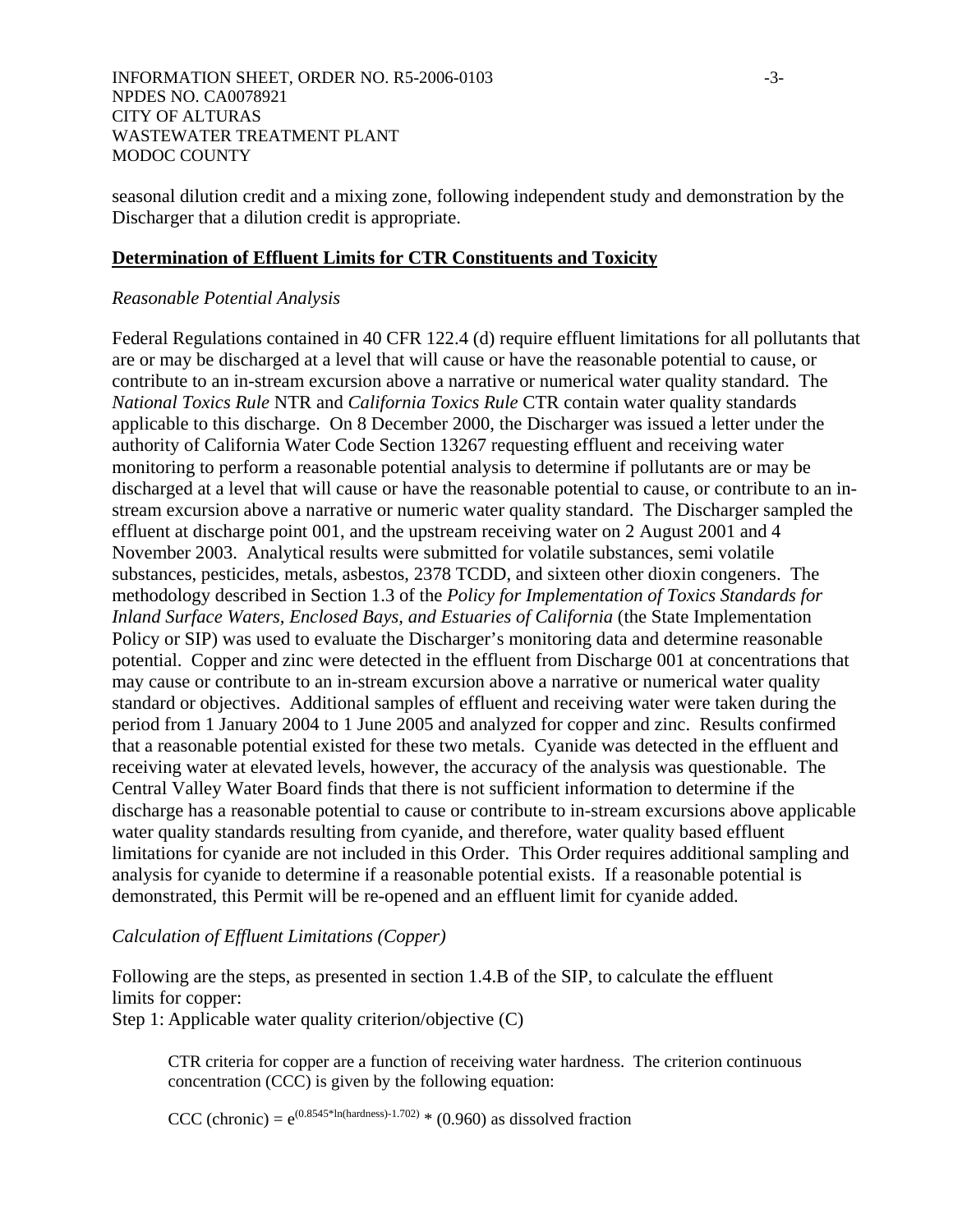Using the minimum R-1 Pit River hardness value for the past three years of 64 mg/L gives the following chronic criterion value:

 $CCC = 6.12 \mu g/L$ 

The CTR criterion maximum concentration (CMC) is given by:

 $CMC = e^{(0.9422 * ln(hardness) - 1.700)}$  \* (0.960) as dissolved fraction

 $CMC = 8.83 \mu g/L$ 

Step 2: Calculate the ECA

 $ECA = Eff$ luent Concentration Allowance =  $C + D^*(C-B)$ 

Where  $D =$  dilution credit =0 and  $B =$  background

Since  $D=0$ ,  $ECA = C$ 

 $ECA_{CCC} = 6.12 \mu g/L$ 

 $ECA_{CMC} = 8.83 \mu g/L$ 

Step 3: Determine long-term average (LTA)

 $C_V = 0.6$ ; ECA multiplier<sub>chronic</sub><sub>99</sub> = 0.527

ECA multiplier $_{\text{acute99}}$  = 0.321

 $LTA_{\text{CCC}} = 3.23 \mu g/L$ 

 $LTA<sub>CMC</sub> = 2.83 \mu g/L$ 

Step 4: Select lowest LTA

 $LTA_{CMC} = 2.83 \mu g/L$ 

Step 5: Calculate water quality based effluent limits

 $C_V = 0.6$ ; AMEL multiplier<sub>95</sub> = 1.55 (n=4 for less than 4 samples per month)

MDEL multiplier $_{99}$  = 3.11

Chronic translator: 0.960

Acute translator: 0.960

# **Average Monthly Effluent Limit for Copper = 4.57 µg/L (total recoverable) Maximum Daily Effluent Limit for Copper = 9.17 µg/L (total recoverable)**

Based on the results of effluent monitoring, the Discharger cannot currently comply with these new effluent limitations. A time schedule for compliance with these effluent limits is provided by this Order.

#### *Calculation of Effluent Limitations (Zinc)*

Following are the steps, as presented in section 1.4.B of the SIP, to calculate the effluent limits for zinc: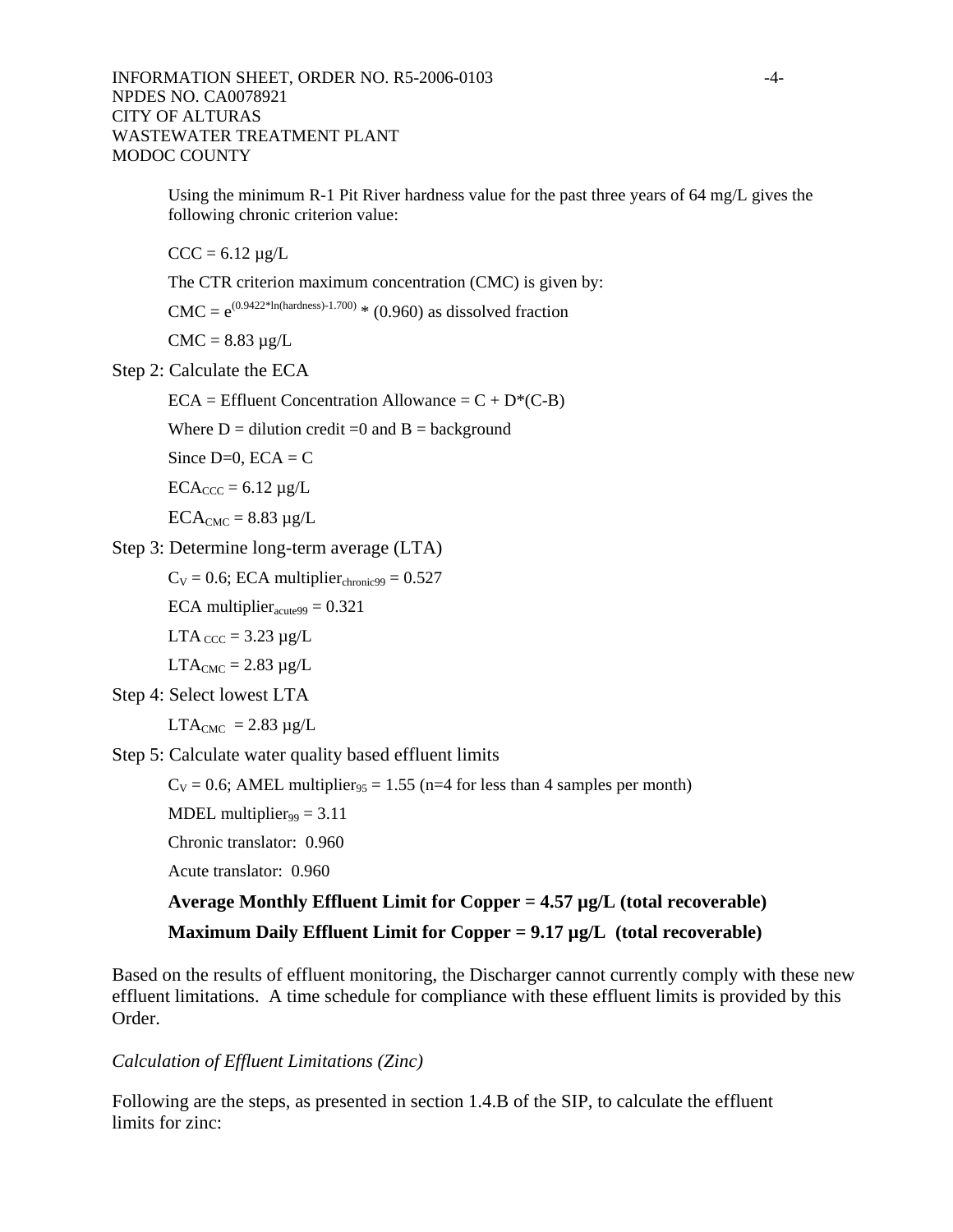Step 1: Applicable water quality criterion/objective (C)

CTR criteria for zinc are a function of receiving water hardness. The criterion continuous concentration (CCC) is given by the following equation:

CCC (chronic) =  $e^{(0.8473 * ln(hardness) + 0.884)}$  \* (0.986) as dissolved fraction

Using the minimum R-1 Pit River hardness value for the past three years of 64 mg/L gives the following chronic criterion value:

 $CCC = 82.09 \mu g/L$ 

The CTR criterion maximum concentration (CMC) is given by:

 $CMC = e^{(0.8473 * ln(hardness) + 0.884)}$  \* (0.978) as dissolved fraction

 $CMC = 80.28 \mu g/L$ 

Step 2: Calculate the ECA

 $ECA = Eff$ luent Concentration Allowance =  $C + D^*(C-B)$ 

Where  $D =$  dilution credit =0 and  $B =$  background

Since  $D=0$ ,  $ECA = C$ 

 $ECA_{CCC} = 82.09 \mu g/L$ 

 $ECA_{CMC} = 80.28 \mu g/L$ 

Step 3: Determine long-term average (LTA)

```
C_V = 0.6; ECA multiplier<sub>chronic</sub><sub>99</sub> = 0.527
```
ECA multiplier $_{\text{acute99}}$  = 0.321

LTA  $_{\text{CCC}}$  = 43.26  $\mu$ g/L

 $LTA_{CMC} = 25.77 \mu g/L$ 

Step 4: Select lowest LTA

 $LTA<sub>CMC</sub> = 25.77 \mu g/L$ 

Step 5: Calculate water quality based effluent limits

 $C_V = 0.6$ ; AMEL multiplier<sub>95</sub> = 1.55 (n=4 for less than 4 samples per month)

MDEL multiplier $_{99}$  = 3.11

Chronic translator: 0.986

Acute translator: 0.978

**Average Monthly Effluent Limit for Zinc = 40.51 µg/L (total recoverable) Maximum Daily Effluent Limit for Zinc = 81.94 µg/L (total recoverable)**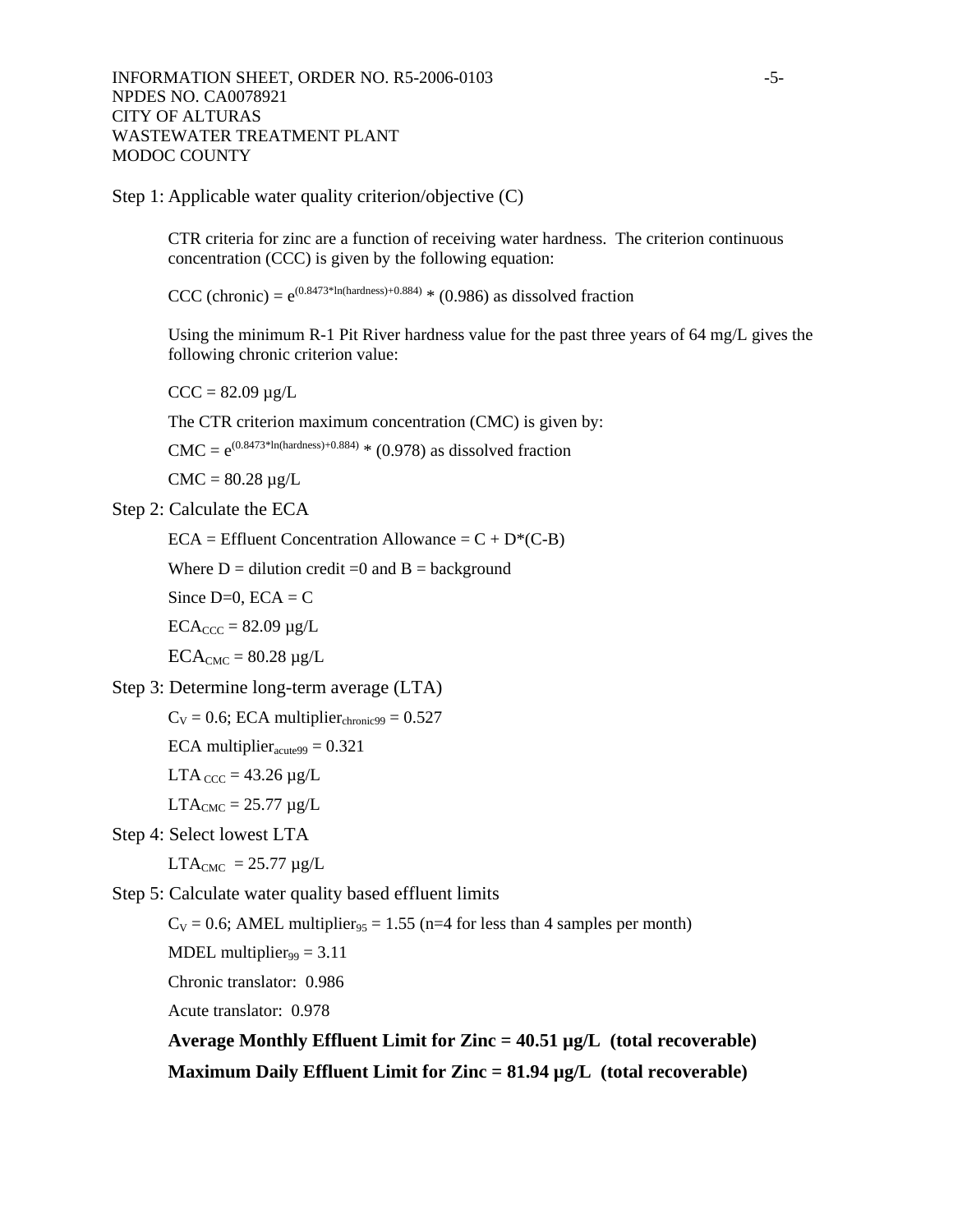INFORMATION SHEET, ORDER NO. R5-2006-0103 -6- NPDES NO. CA0078921 CITY OF ALTURAS WASTEWATER TREATMENT PLANT MODOC COUNTY

Based on the results of effluent monitoring, the Discharger probably cannot currently comply with these new effluent limitations. A time schedule for compliance with these effluent limits is provided by this Order.

#### *Acute and Chronic Toxicity*

The Basin Plan includes a narrative water quality objective for toxicity that requires receiving waters to be free of toxic substances in concentrations that produce detrimental physiological responses in human, plant, animal, or aquatic life. The Basin Plan also requires, at a minimum, 96 hour bioassays to evaluate compliance with the narrative objective, and, where appropriate, acute toxicity limitations and monitoring must be required. Section 4 of the SIP requires chronic toxicity monitoring to be conducted to demonstrate compliance with narrative toxicity objectives. This Order implements both the Basin Plan and SIP toxicity requirements.

The State has listed the Pit River on the State's 303 (d) list as impaired for nutrients, organic enrichment/low dissolved oxygen and temperature. The Central Valley Water Board has determined that the Alturas WWTP does not increase the temperature in the Pit River and is a negligible contributor of organic BOD during most of the year when there is adequate flow in the Pit River. To insure that the narrative water quality objectives for toxicity are met, this Permit includes toxicity effluent limitations and monitoring.

#### **Determination of Effluent Limits for non-CTR Constituents**

#### *Chlorine*

The Basin Plan prohibits the discharge of toxic materials in toxic concentrations. Chlorine is used for disinfection of the effluent waste stream. Chlorine can cause toxicity to aquatic organisms when discharged to surface waters. USEPA recommends, in their Ambient Water Quality Criteria for the Protection of Fresh Water Aquatic Life, that chlorine concentrations not exceed 0.02 mg/L as a 1-hour average and 0.01 mg/ $\overline{L}$  as a 4-day average. The use of chlorine as a disinfectant in the wastewater treatment process presents a reasonable potential that it could be discharged in toxic concentrations. An effluent limitation for chlorine has been included in the Order to protect the receiving stream aquatic life beneficial uses. The effluent limitation has been established at the USEPA recommended ambient water quality criteria for chlorine. The one-hour average limitation, rather than an instantaneous or daily maximum, will be applied for compliance determinations. A one-hour average limitation allows for continuous monitoring anomalies while protecting aquatic organisms against toxicity.

#### *Biochemical Oxygen Demand (BOD), Total Suspended Solids (TSS) and Coliform*

The beneficial uses of the Pit River from the confluence of the forks to Hat Creek include contact and non-contact recreational uses and irrigation. To protect these beneficial uses, the Central Valley Water Board finds that the wastewater must be disinfected and adequately treated to prevent disease. The California Department of Health Services (DHS) has developed reclamation criteria,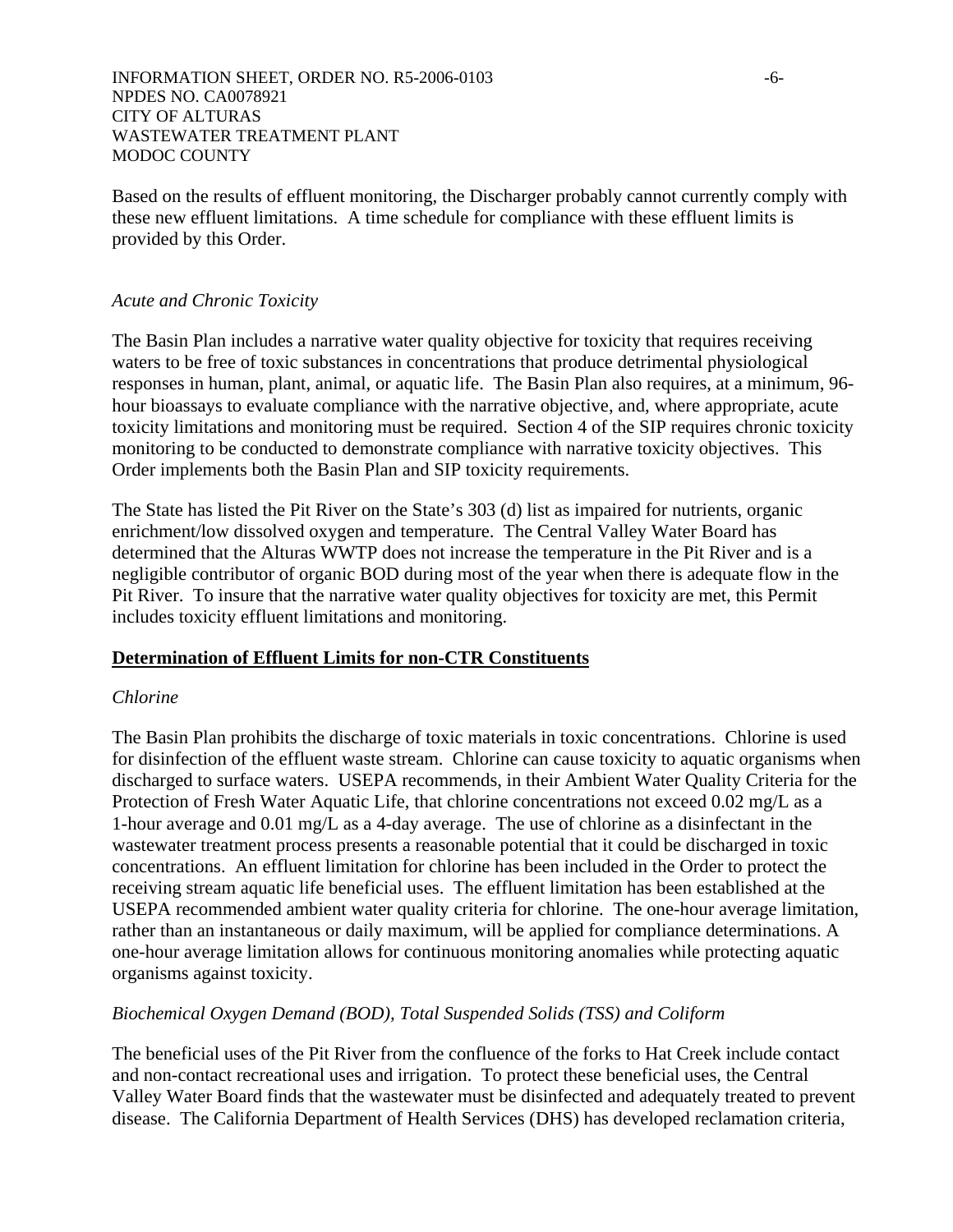#### INFORMATION SHEET, ORDER NO. R5-2006-0103 -7- NPDES NO. CA0078921 CITY OF ALTURAS WASTEWATER TREATMENT PLANT MODOC COUNTY

California Code of Regulations, Title 22, Division 4, Chapter 3, (Title 22) for the reuse of wastewater. Title 22 does not apply directly to surface waters, however, DHS has provided guidance and recommendations for treatment and disinfection of domestic wastewater discharged to surface waters in two letters to the Central Valley Water Board dated 8 April 1999 and 1 July, 2003. When dilution of effluent in the receiving stream is less than 20:1, and the beneficial uses of the stream include contact recreation or irrigation of vegetables and fruits where the wastewater may come in contact with the vegetables and fruits, DHS recommends that the effluent be oxidized, coagulated, filtered and disinfected. It is further recommended that the effluent does not exceed an MPN of 2.2 per 100 milliliters for the last seven days for which analyses have been completed or 23 per 100 milliliters in more than one sample in any 30-day period. When dilution of effluent in the receiving stream is greater than 20:1 a secondary, 23 MPN discharge is acceptable. This Permit implements the DHS recommendations. While filtration is not required to meet the definition of disinfected secondary-2.2 recycled water, it may be necessary for the Discharger to filter effluent to meet the coliform limitations specified for this class of recycled water. The coliform limitations in the previous Permit are considerably less stringent than those recommended by DHS and therefore more stringent limits would be impossible for the Discharger to meet with the existing plant. For this reason the Discharger will be given until **15 November 2008,** one year after the required completion date for plant upgrades, to comply with the final coliform and turbidity limits in this Permit.

In accordance with 40 CFR 122.45, mass limitations for BOD and TSS, based on the facility's design flow of 0.5 mgd, are included in the permit to prevent dilution as a means of complying with concentration based effluent limitations.

#### *Settleable Solids*

The existing permit contains monthly average and daily maximum settleable solids limits of 0.1 mL/L and 0.2 mL/L, respectively. These limits for have been retained in this Permit.

#### *pH*

The Basin Plan provides that the pH of surface waters shall not be depressed below 6.5 nor raised above 8.5 nor shall the discharge alter pH of the receiving water more than 0.5 units. Federal regulations at 40 CFR 133.102(c) describes the minimum level of effluent quality to be attained by secondary treatment facilities for pH to be within 6.0 and 9.0 units. This Order requires the pH of the effluent to be maintained within the limits of 6.5 and 8.5 pH units. This is consistent with the previous permit.

## *Time Schedule*

A number of previous analytical results for effluent copper, zinc and total coliform (MPN) are greater than the effluent limits in this Permit and it is likely that the Discharger will be in violation of these limits at the time of adoption. In accordance with the SIP and the California Water Code a compliance schedule has been included in this Permit which requires the Discharger to achieve compliance with the copper and zinc limits by **18 May 2010** and compliance with the coliform and turbidity limits by **15 November 2008**. The improvements necessary for compliance with these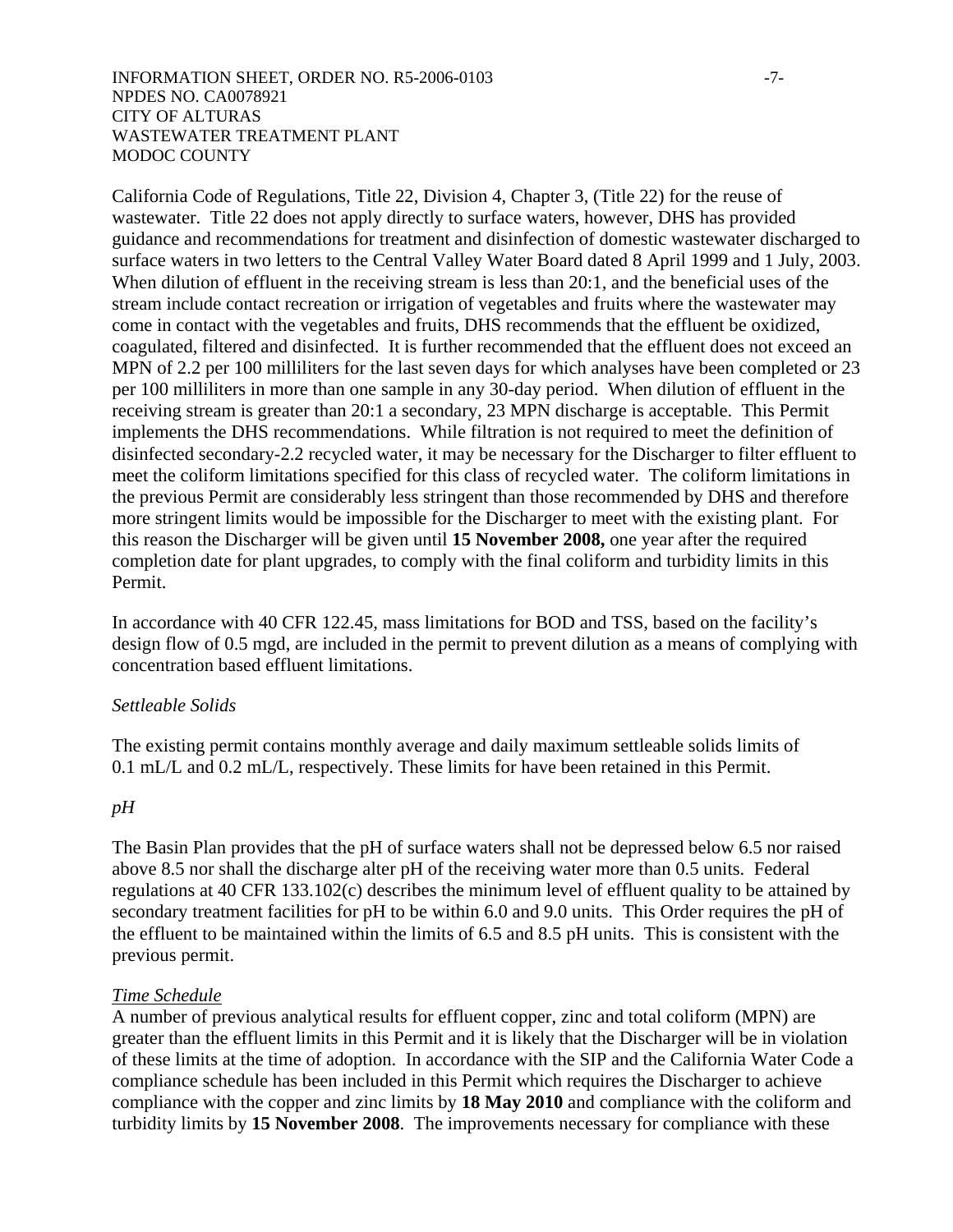limits have been designed and will be constructed in 2007. The Discharger is required to complete the construction of these improvements by **15 November 2007.**

# **MONITORING AND REPORTING**

Section 308 of the CWA and USEPA regulation 40 CFR 122.44 (i) require monitoring in permits to determine compliance with effluent limitations. Monitoring may also be required to gather data for future effluent limitations or to monitor effluent impacts on receiving water quality. The Discharger is responsible for conducting monitoring and for reporting the results to the USEPA using Discharge Monitoring Reports. The self-monitoring program requires monitoring of receiving water, influent and effluent, storm water, and sludge.

The Monitoring and Reporting Program retains influent monitoring for BOD and suspended solids to allow determination of removal efficiencies for these wastewater characteristics through treatment steps. Receiving water sampling stations and monitoring requirements are also retained from Order No. 5-00-123, however this Order includes a requirement for sampling and analysis of the CTR pollutants in effluent and receiving water.

Effluent monitoring requirements for flow, pH, chlorine, total suspended solids, BOD<sub>5</sub>, coliform bacteria, and chronic toxicity are retained from Order No. 5-00-123. Acute and chronic toxicity testing are required to determine compliance with receiving water narrative objective for toxicity. Monitoring for CTR pollutants in effluent and receiving water is required one year after the scheduled plant improvements are operational. Quarterly effluent and receiving water monitoring for total and dissolved copper and zinc, and hardness is also required.